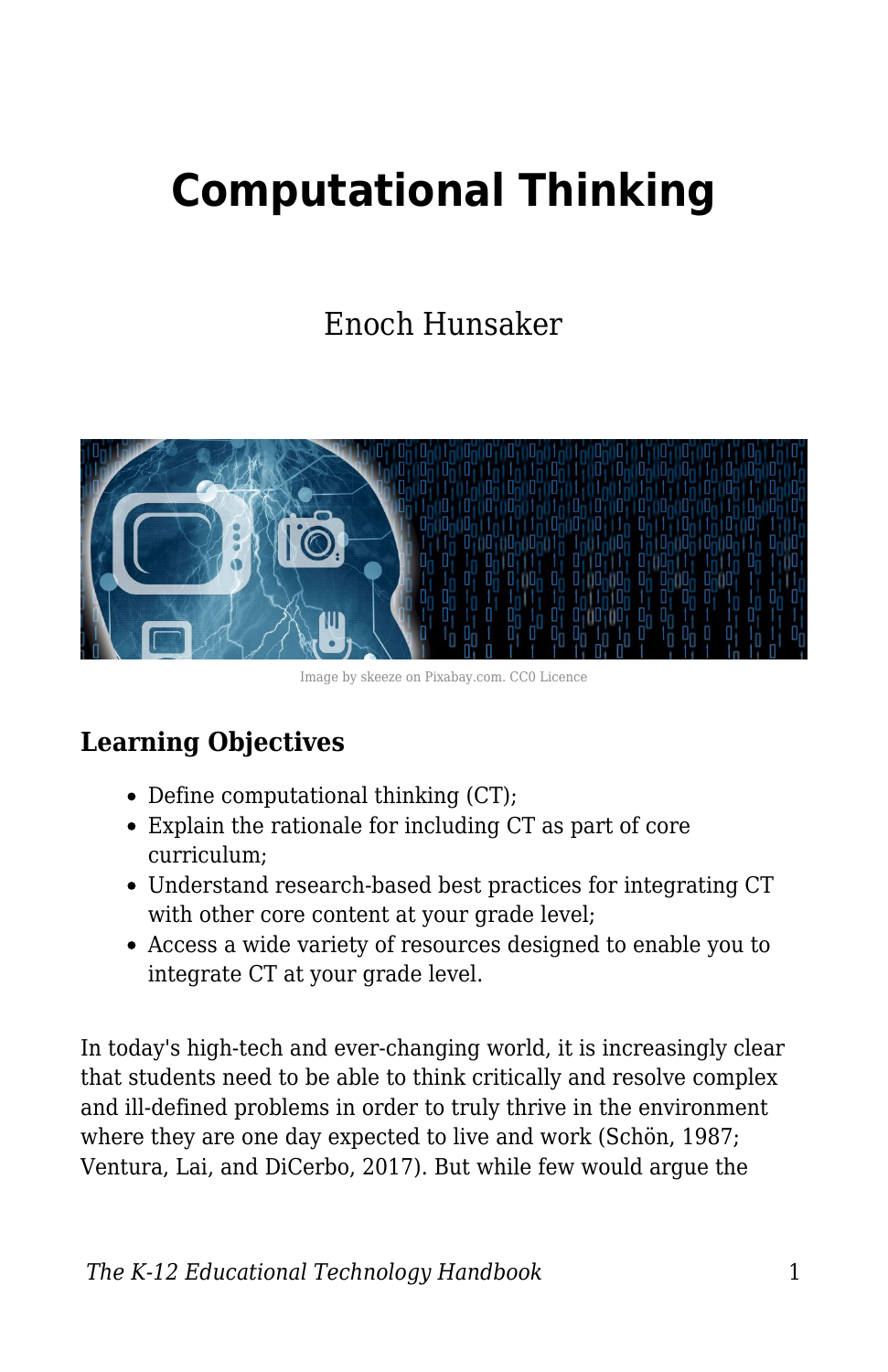utility of teaching critical thinking and problem solving skills in schools, there is less consensus about how to do it, when to start, or what terms to use when teaching these important competencies.

One approach to teaching these skills is to teach computational thinking (CT). CT is particularly useful for the computer age, because it not only teaches critical thinking but also focuses on helping students "develop and employ strategies for understanding and solving problems in ways that leverage the power of technological methods to develop and test solutions" (ISTE, n.d., emphasis added). CT is the bread and butter of computer scientists, but it is also widely applicable for solving many other academic and non-academic problems.

CT is essentially a framework to describe a set of critical thinking and problem-solving skills, and it has gained significant traction as a viable and useful way of thinking about how to teach these skills in formal educational settings. While CT is not the only way to approach these skills, it provides a way of looking at problems so as to produce an automated or semi-automated solution that takes advantage of the unique affordances of computer technologies. It can also be beneficial in providing a common vocabulary, a wealth of resources, and a vibrant community of practice for teachers seeking to focus, coordinate, and improve efforts to guide rising generations in developing problem solving skills.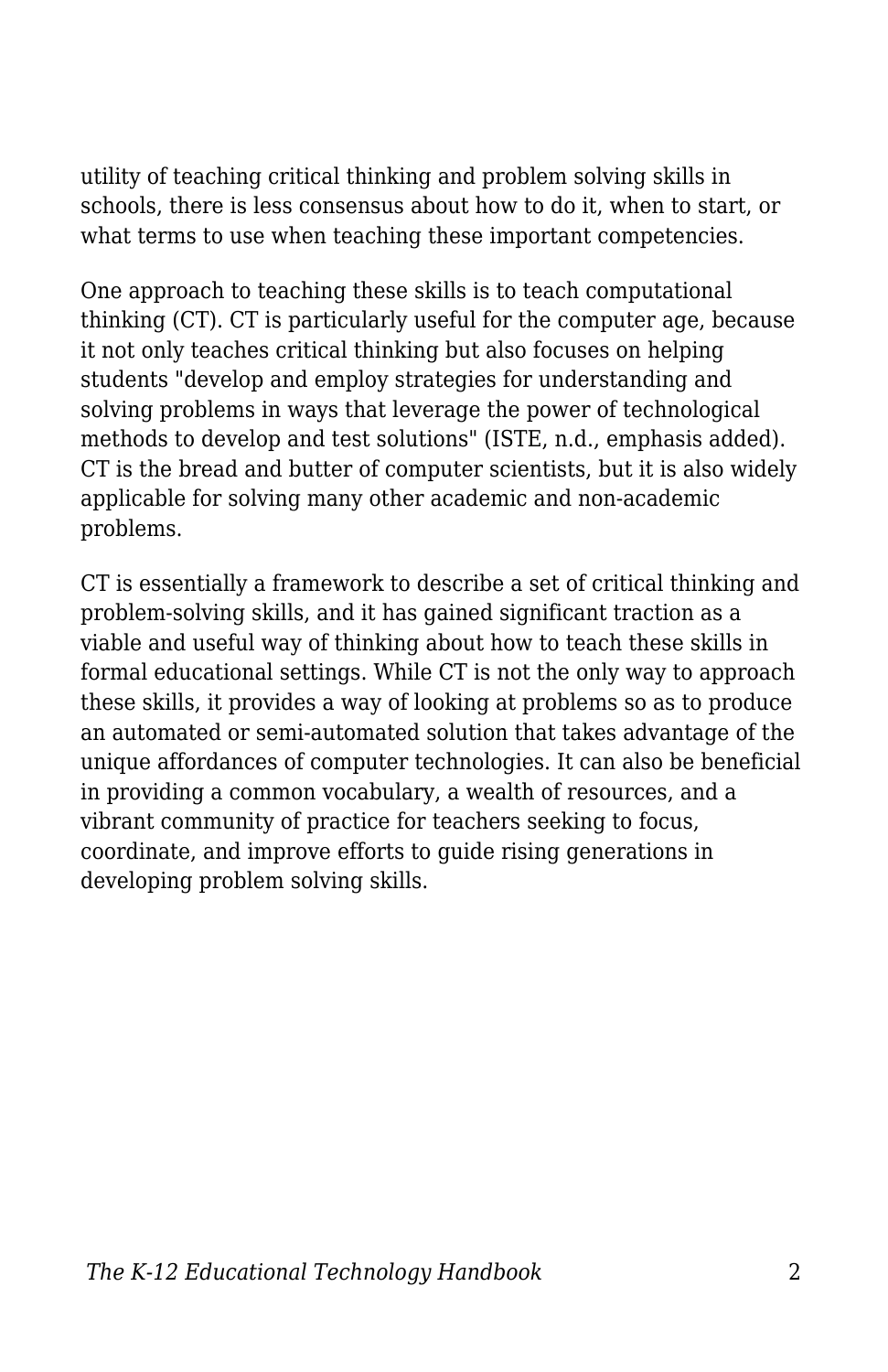

## **Key Terms**

Coding

a language that a computer can use to complete a task or a set of instructions

Computational Thinking

a problem solving process; typically broken down into decomposition, pattern recognition, abstraction, and algorithm design

Unplugged

a coding lesson that does not require a computer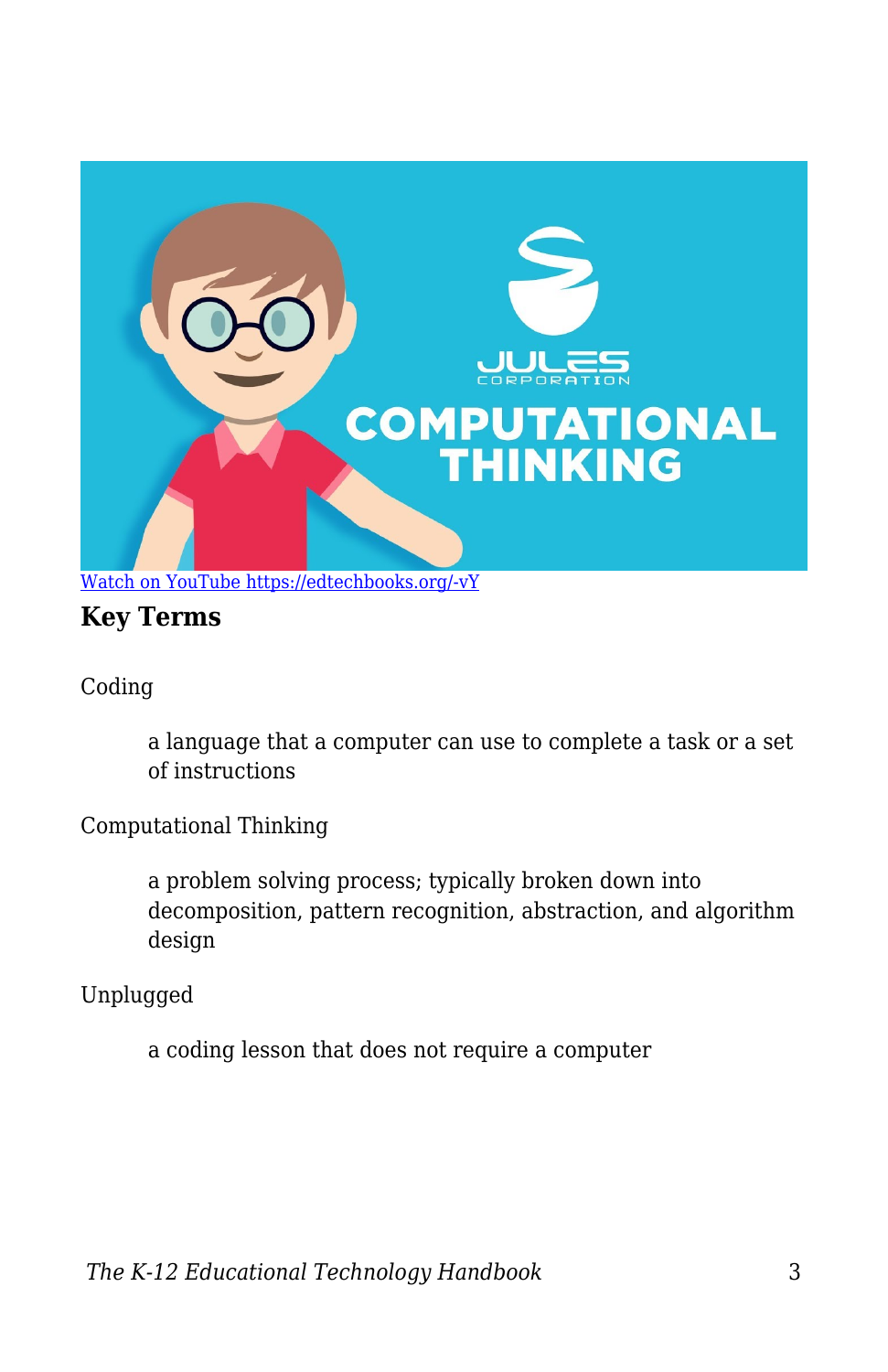## **Why Integrate Computational Thinking?**

More than ever, we live in a world that is informed and inundated by computer technology. This fact may conjure thoughts of smartphones and personal computers, but increasingly, many everyday and traditionally non-digital objects are being designed to operate via a computer program. Some of these objects include streetlights, car engines, watches, roads, car tires, shoes, and even [cereal boxes](https://www.youtube.com/watch?v=M0R5LPhLz_U&feature=player_embedded) (Hartigan, 2013).

As computer programs become more widespread, computer programming becomes an increasingly relevant skill, and many political bodies are recognizing this fact. Support for teaching computing in K-12 schools is growing in the U.S. and abroad. Several countries, including England, Finland, South Korea, and Australia, require that children learn computing or computational thinking (Rich, Jones, Belikov, Yoshikawa, and Perkins, 2017). Several U.S. states and districts have similar requirements (Partovi, 2017; EdSurge, 2016). The United States has not yet officially adopted such measures, but appears to be moving in that direction. For example, in 2017 the Trump administration announced a yearly investment of \$200 million dollars into STEM education, noting that "the nature of our workforce has increasingly shifted to jobs requiring a different skill set, specifically in coding and computer science" (CNN Wire, 2017, emphasis added). Amazon, Facebook, and other major tech companies have committed a sum of over \$300 million (over the period of five years) to the new initiative (Romm, 2017). Thus, increasing attention, interest, and enthusiasm are paid to the role that computer science education should have in our schools (Bers, Flannery, Kazakoff, and Sullivan, 2014; Rich et al., 2017; Sullivan and Bers, 2016; Yadav et al., 2016; Yadav et al., 2017).

But before computer programming - or coding, as it is sometimes called - many believe that today's youth (and adults) need computational thinking (CT) to better solve the problems of the 21st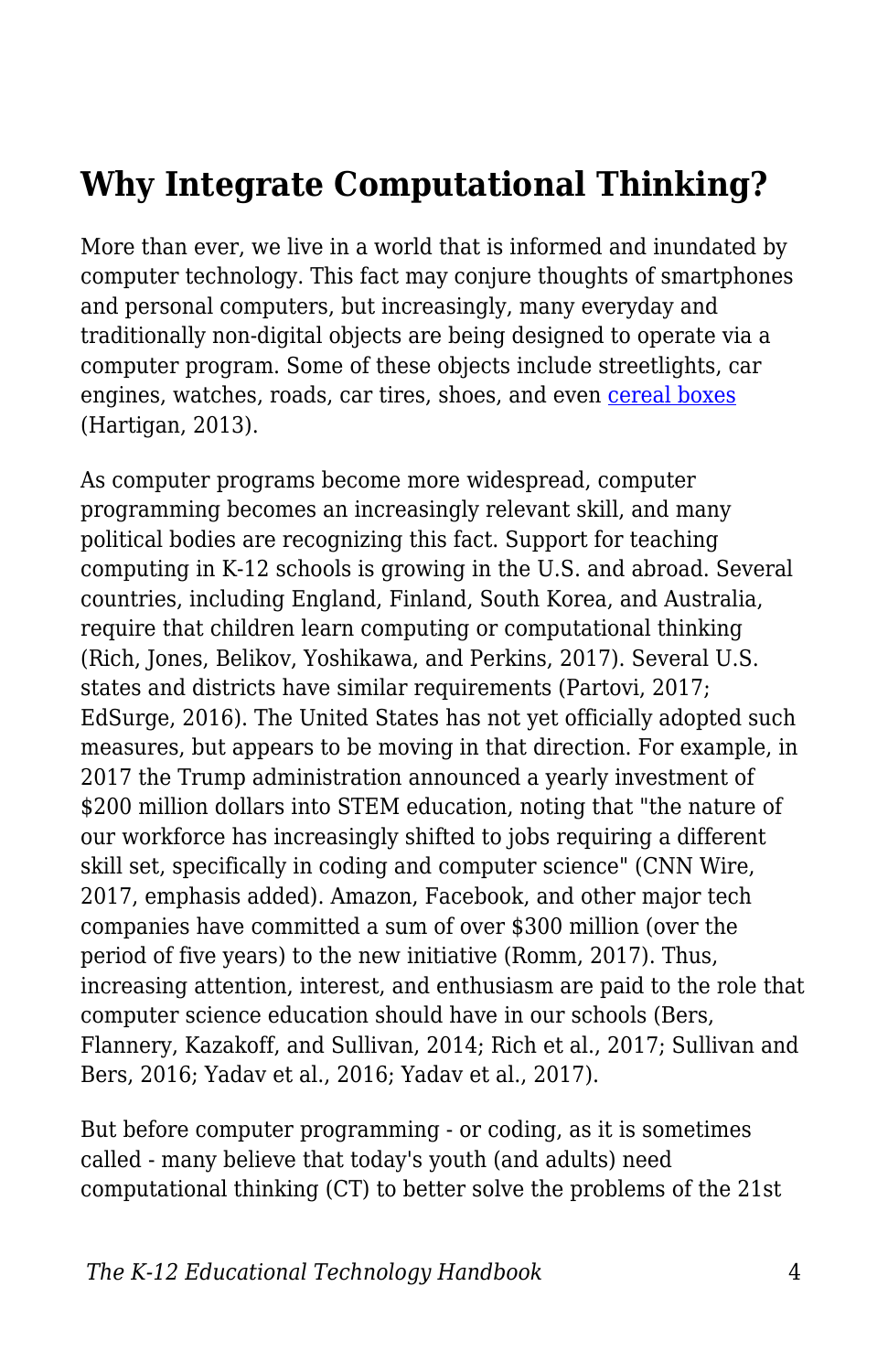century. CT may be considered a precursor to learning actual coding or computer programming skills. And while this is certainly true, it can also have a much broader application. The skills, attitudes, and approaches that make up CT are fundamental, universal, transferrable, and particularly appropriate and useful for the computer age. So, while a future computer programmer certainly needs CT, it is not necessarily true that everyone who learns CT should go on to learn coding. Rather, as computer technology becomes more embedded into the fabric of every industry, professionals in every industry need to be able to think in ways that leverage those computers to solve the problems of the future.

Learning computational thinking can benefit students both economically and academically. Each year there are far more computing jobs added than there are computer science graduates, with significant job growth projected for the foreseeable future (Bureau of Labor Statistics, 2018). Furthermore, studies have linked a host of academic benefits to learning CT, including improvement in student engagement, motivation, confidence, problem-solving, communication, and STEM learning and performance (Rich et al., 2017; Yadav et al., 2017).

## **What Is Computational Thinking?**

Stephen Wolfram (2016) stated that the "intellectual core" of computational thinking "is about formulating things with enough clarity, and in a systematic enough way, that one can tell a computer how to do them." After gathering input from over 700 computer science educators, researchers, and practitioners, the International Society for Technology in Education (ISTE) and the Computer Science Teachers Association (CSTA) (2011) issued a [joint statement in which](http://www.iste.org/docs/ct-documents/computational-thinking-operational-definition-flyer.pdf) [they provided an operational definition of computational thinking](http://www.iste.org/docs/ct-documents/computational-thinking-operational-definition-flyer.pdf), which involves both a problem-solving process and a series of dispositions and attitudes.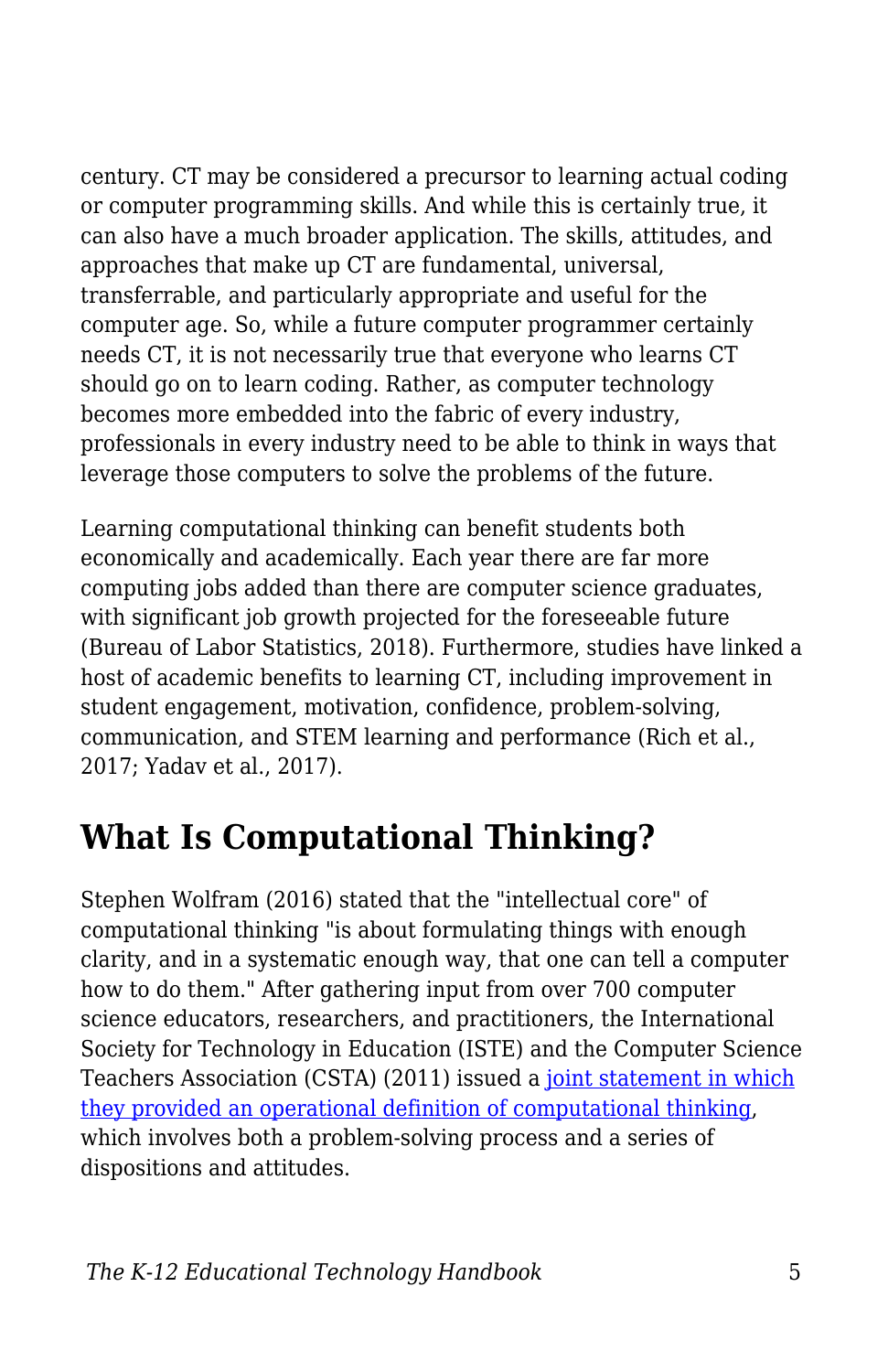Computational thinking may imply a certain degree of facility and familiarity with computers, but it is much more than mere tech savviness. It is a combination of disciplined mental habits, attitudes of endurance, and essential soft skills. CT allows us to not merely consume technology, but to create with technology (Yadav, Hong, and Stephenson, 2016). It is not a way of making humans more like computers, but rather of empowering humans to use computers more effectively to solve the problems of the Computer Age (Wing, 2006).

The ISTE/CSTA (2011) definition is thorough, but it may also be useful for teachers to have a few key words to keep in mind when planning lessons, guiding discussions, commenting on student work, etc. The following table is derived from the documentation of various organizations that seek to define and categorize CT in a useful way for educators (CAS Barefoot, 2014; Google, n.d.b; ISTE, 2014). This is not intended to be comprehensive, but it does provide a reasonably complete snapshot of the most crucial components of CT.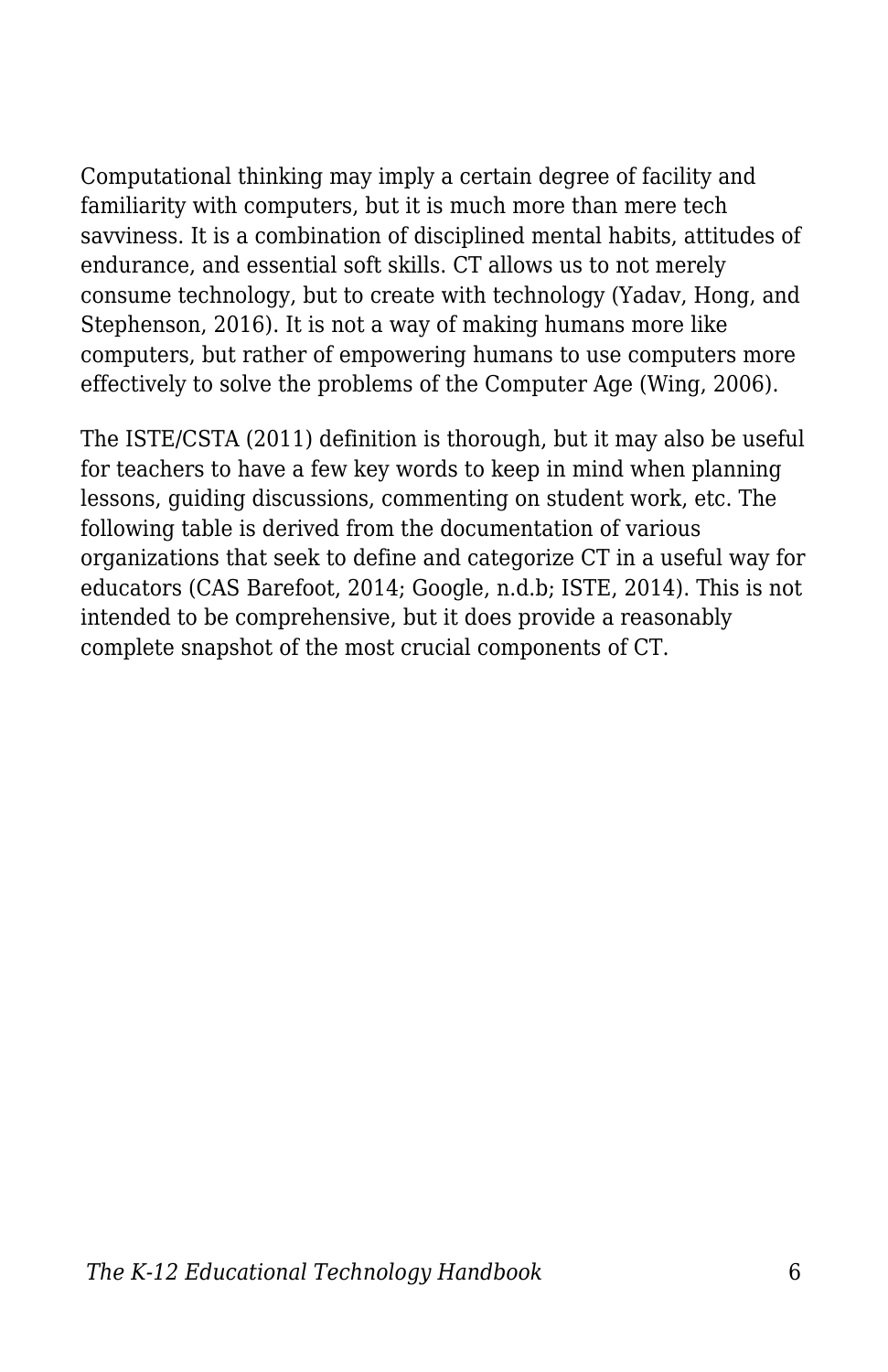## **Components of CT (CAS Barefoot, 2014; Google, n.d.b; ISTE, 2014)**

#### Skills

- **Decomposition:** Breaking down data, processes, or problems into smaller, manageable parts
- **Pattern Recognition:** Observing patterns, trends, and regularities in data
- **Abstraction:** Making a problem more understandable by reducing unnecessary detail.
- **Algorithm Design:** Developing the step by step instructions for solving this and similar problems
- **Evaluation:** Ensuring that your solution is a good one.

#### Attitudes

- **Confident:** believing in one's own ability to solve problems
- **Communicative:** willing and able to communicate effectively with others.
- **Flexible:** able to deal with change and open-ended problems

Approaches

- **Tinkering:** experimenting and playing
- **Creating:** designing and making
- **Debugging:** finding and fixing errors
- **Persevering:** keeping going
- **Collaborating:** working together.

Review These Terms on Quizlet

### **Thought Exercise: Problem-Solving Models**

Computational Thinking is an effective model of problem solving, but it is only one model. Others include scientific thinking or the scientific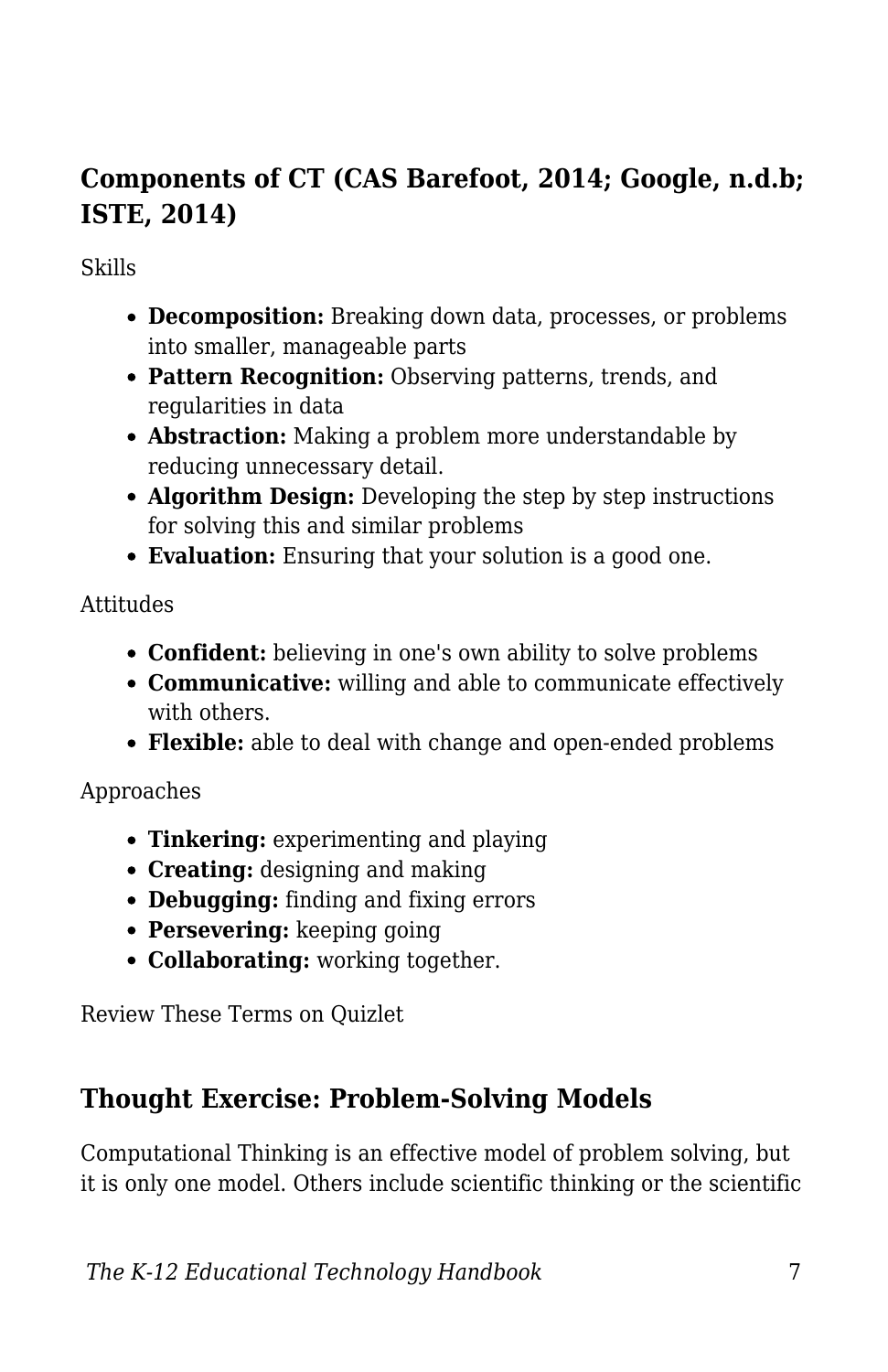method (which is used by scientists to answer questions about how and why the world works) and design thinking (which is used by designers and engineers to design objects and experiences). Consider the steps of each of these widely-used problem-solving models:

| Computational<br><b>Thinking</b>                                                                            | <b>Scientific Thinking</b>                                                                                                                                                                      | Design<br><b>Thinking</b>                                         |
|-------------------------------------------------------------------------------------------------------------|-------------------------------------------------------------------------------------------------------------------------------------------------------------------------------------------------|-------------------------------------------------------------------|
| 1. Decomposition<br>2. Pattern Recognition<br>3. Abstraction<br>4. Algorithm Design<br><b>5. Evaluation</b> | 1. Ask a Question<br>2. Conduct Research<br>3. Form a Hypothesis<br>4. Test the<br><b>Hypothesis</b><br>5. Record & Analyze<br>Data<br>6. Draw a Conclusion<br>7. Communicate<br><b>Results</b> | 1. Empathize<br>2. Define<br>3. Ideate<br>4. Prototype<br>5. Test |

Watch this video to better understand these processes:



Questions to Ponder: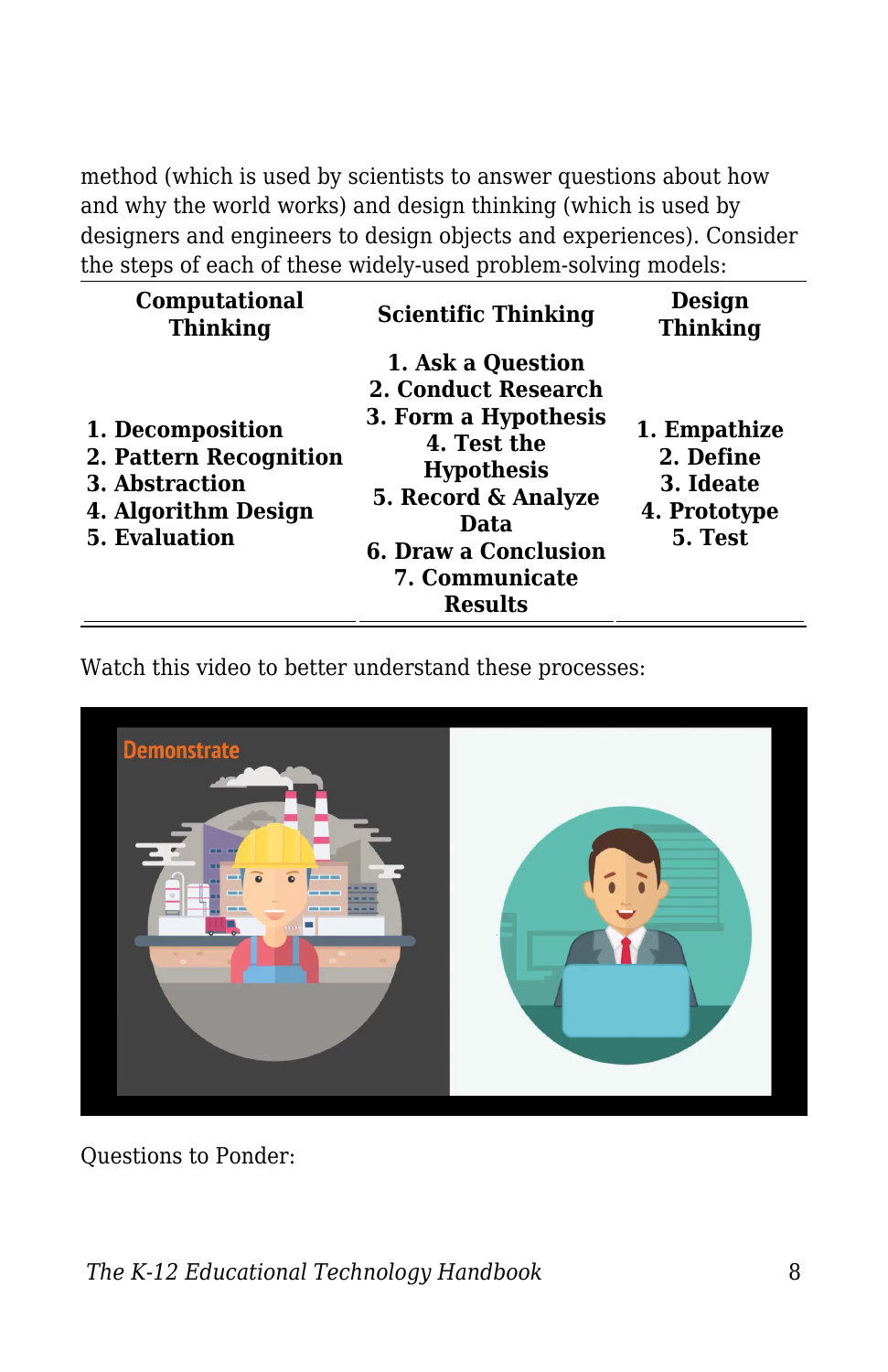- What might be the advantages and disadvantages of each problem-solving model?
- Could any model be applied to any problem? How might the types of results expected from each model differ?
- Are some problems better suited to one method than another?

## **Why Integrate CT in Early Childhood and Elementary Education**

Establishing a way of thinking takes time, so if CT is to be truly grasped by the professionals of the future, they need to be familiarized with these concepts early and often throughout their academic career (Yadav, Mayfield, Zhou, Hambrusch, and Korb, 2014). Computational thinking is "cross-disciplinary" in nature (Yadav et al., 2017), so it makes sense to start teaching it in elementary or even preschool, where all the subjects are naturally blended together for the students within the same environment.

Studies have shown that children as young as preschool-age (approximately 4) have been able to successfully learn basic CT concepts (Sullivan and Bers, 2016; Bers et al., 2014). Studies also show that learning this can be "an engaging and rewarding" experience for the students (Bers et al., 2014).

Technology permeates our world and experience. Bers, Seddighin, and Sullivan (2013) have argued that because technology is an integral part of children's experience, early childhood education should include the study of technology. Teaching computational thinking is one way to do just that. In early childhood education, we often focus on understanding the natural world, which is certainly worth studying, but the man-made world is also worth studying. Most children are more familiar with cell phones than with polar bears, yet teachers are more likely to teach a unit on polar bears than on cell phones. We can and should study both (Bers et al., 2013).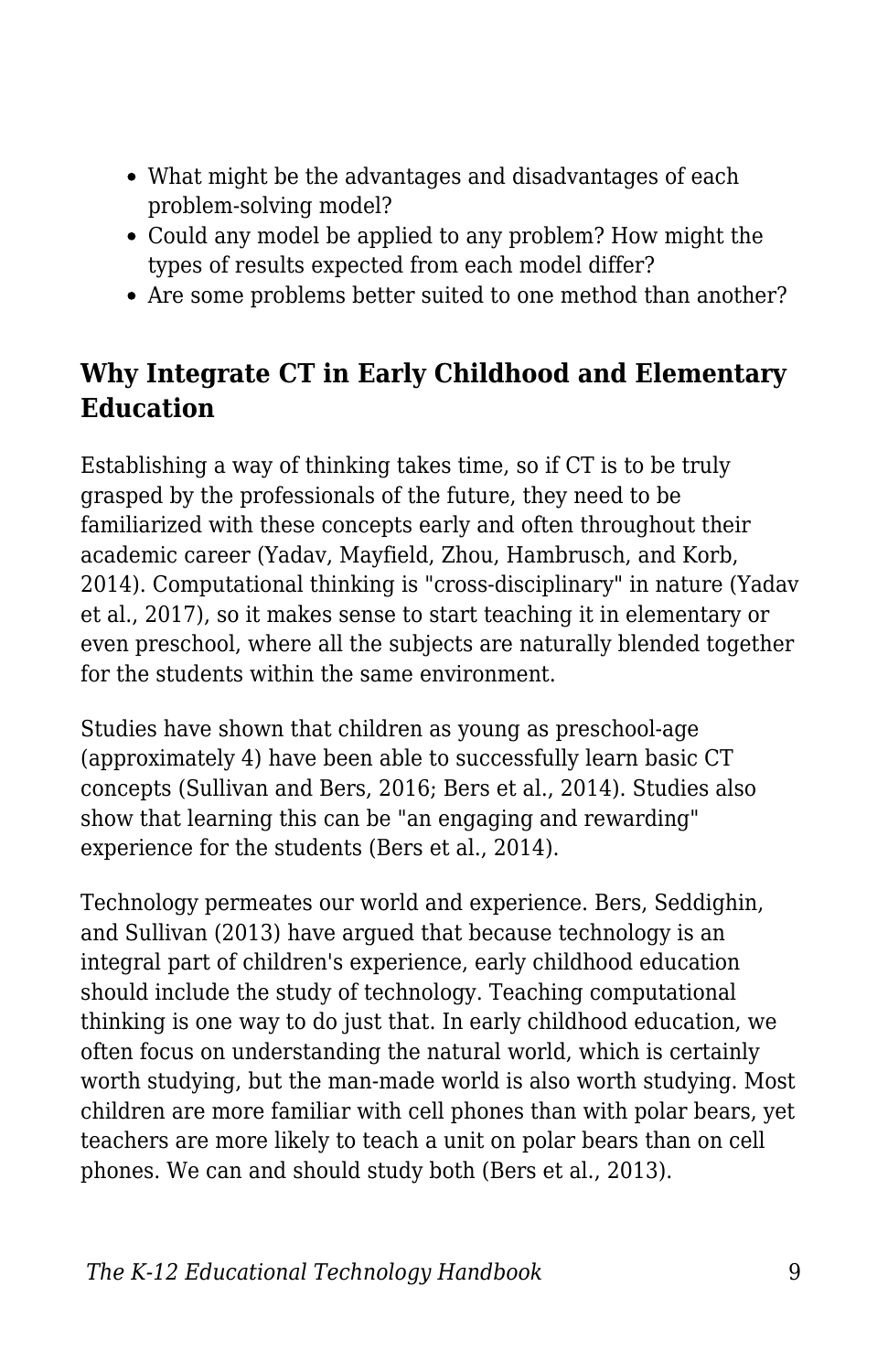Some early childhood practitioners may question the appropriateness of teaching computational thinking to very young students, due to prevalent and well-founded concerns about giving too much screen time to young children (NAEYC and Fred Rogers, 2012). However, these concerns can be reduced by understanding that (1) there is a wide variety of CT activities that do not require the use of a screen (e.g., unplugged activities, screenless robots) and (2) that even activities that do involve screen time can--and should--be constructed as interactive, rather than non-interactive uses of technology (NAEYC and Fred Rogers, 2012).

## **Why Integrate CT in Secondary Education**

Some secondary educators may understandably feel that, unless they are planning to get an endorsement in information technology education, computational thinking has little to do with them. However, teaching CT concepts in English, history, math, science, second languages, and other core and elective subjects is actually a great way to "support problem solving across all disciplines" (Google, n.d.a) Grover (2018) argues, "Like any skill, CT is best taught and learned in context, and embedded into class subjects."

If CT education is embedded across multiple subject areas at the same school, it has additional advantages, such as helping students to "make powerful connections between their classes and beyond" and "have a rich toolkit to draw from that crosses traditional subject borders" when faced with problems that are difficult to categorize within a traditional subject area (Sheldon, 2017).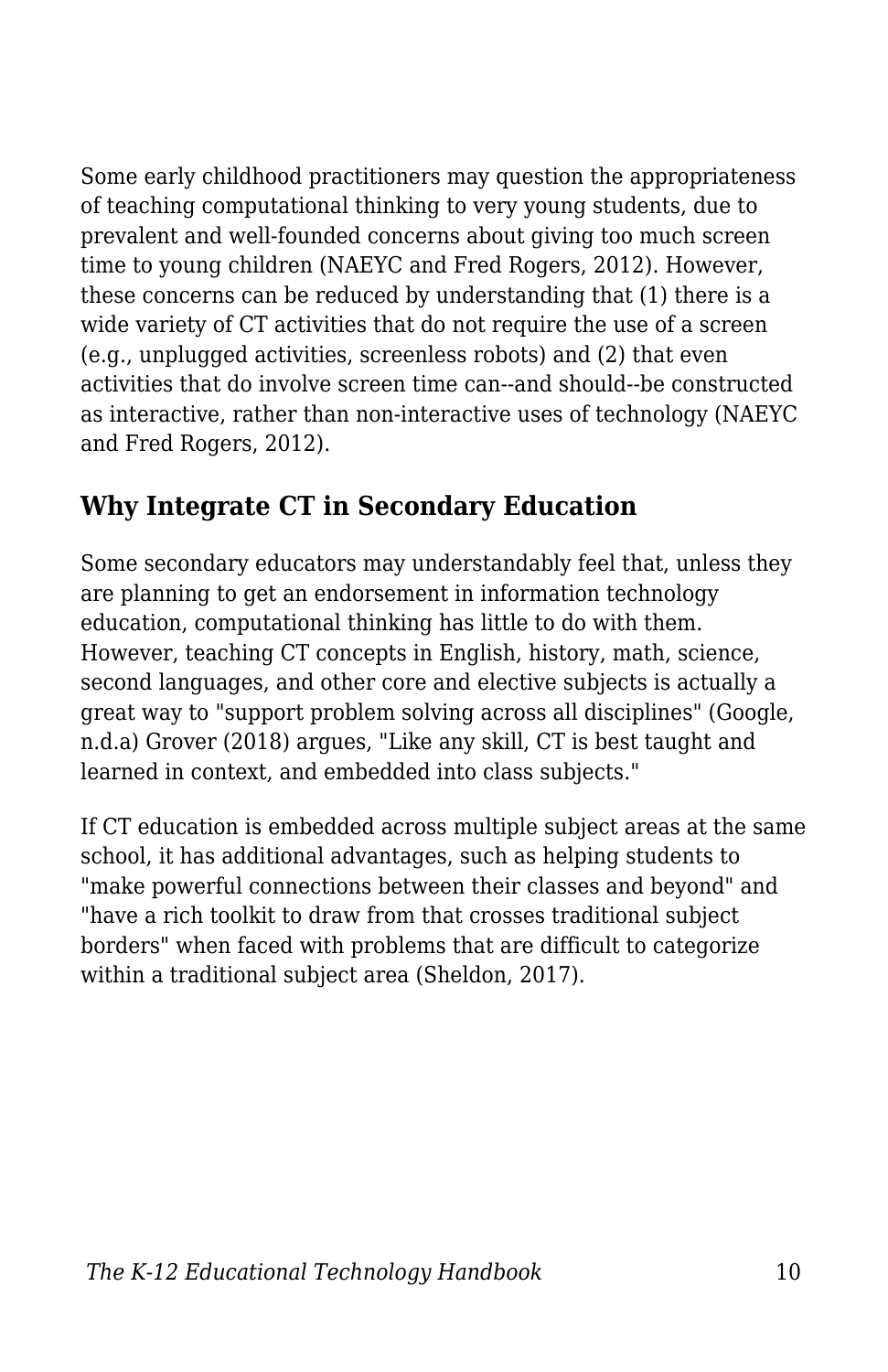## **Thought Exercise: CT - A 21st Century Literacy?**

Many claim that computational thinking is an essential 21st Century Literacy which ought to be taught alongside reading, writing, and arithmetic in our schools. While you don't necessarily have to agree with this assessment, it is important to understand the rationale behind it.

Consider the following statements from CT education proponents, then consider the questions listed below:

Just as basic literacy in math and science are considered essential for all children to understand how the world works, education must also address the development of knowledge and skills pertaining to computing, which is now so integrally intertwined with every profession (Grover, 2018).

Computational thinking is a fundamental skill for everyone, not just for computer scientists. To reading, writing, and arithmetic, we should add computational thinking to every child's analytical ability. Just as the printing press facilitated the spread of the three Rs, what is appropriately incestuous about this vision is that computing and computers facilitate the spread of computational thinking (Wing, 2006).

Questions to Ponder:

- What is a "literacy"?
- Do you agree that computational thinking is a literacy?
- Do you agree that it is as fundamental as reading, writing, and math in the 21st Century? Why or why not?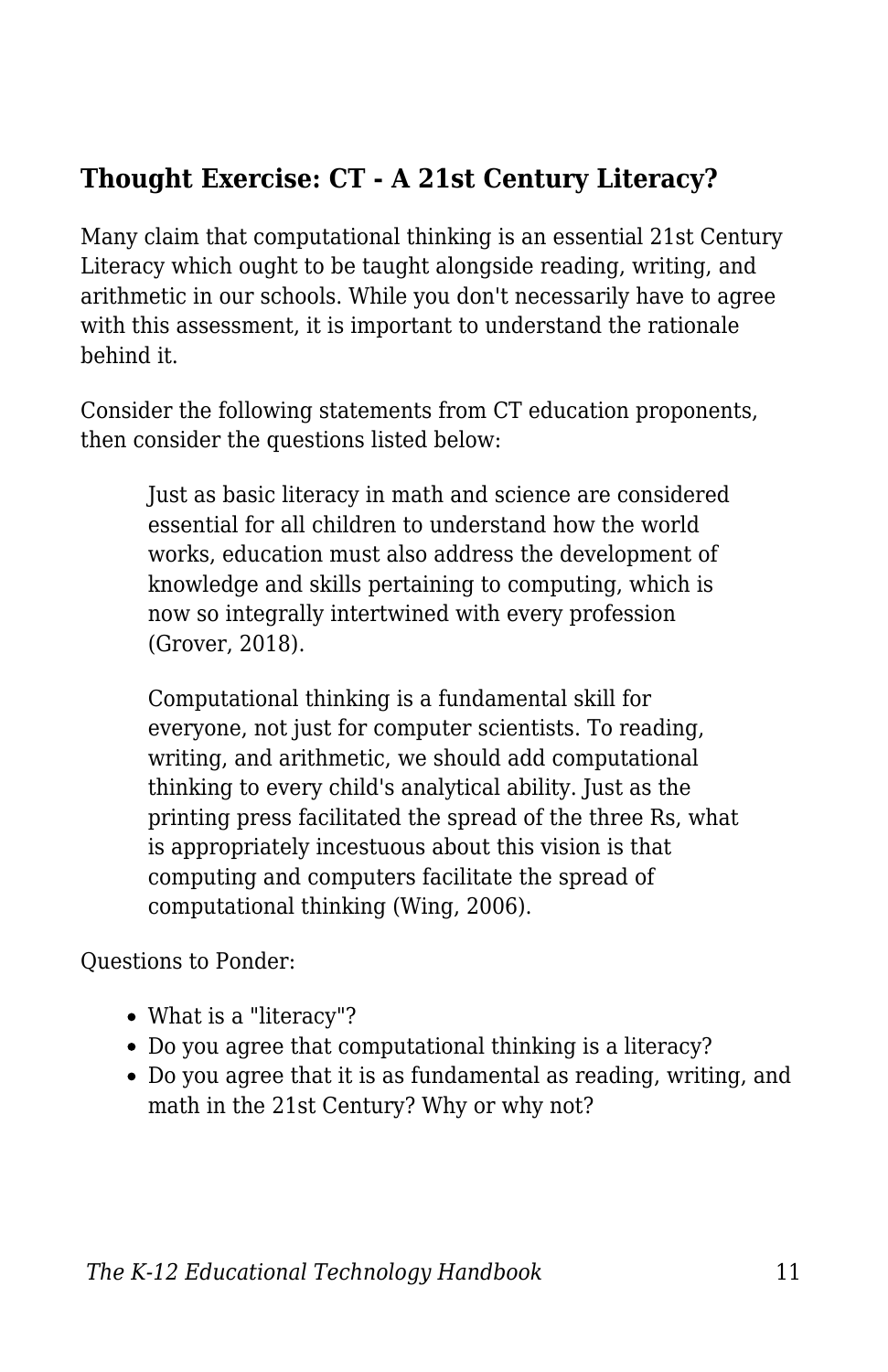## **How to Effectively Integrate CT into Your Classroom**

This section is intended as a reference. Feel free to focus on reading the parts that are most relevant to you.

### **Research-Based Effective Practice for CT Integration**

Teaching computational thinking has traditionally been viewed as a primarily constructionist endeavor (Bers et al., 2014; Buss and Gamboa, 2017). Constructionism posits that "children can learn deeply when they build their own meaningful projects in a community of learners and reflect carefully on the process" (Bers et al., 2014). In particular, the constructionist approach described by Seymour Papert "provides children the freedom to explore their own interests through technologies (Bers, 2008) while investigating domain-specific content learning and also exercising metacognitive, problem-solving, and reasoning skills" (Bers et al., 2014).

Within this broadly constructionist framework, a variety of instructional principles and methods have been identified as effective practices for teaching computational thinking. These practices can be adapted to most grade levels and subject areas.

- **Modeling**. Teachers should set an example of learning by modeling their own understanding, learning, and progress in computational thinking. Especially in the early stages, they should also model the computational thinking process for students so they understand what the learning, reflection, and revision look like (Highfield, 2015).
- **Integrating.** Teachers should collaborate with other teachers to facilitate the completion of interdisciplinary culminating projects (Bers et al., 2014).
- **Releasing Responsibility Gradually.** When teaching CT,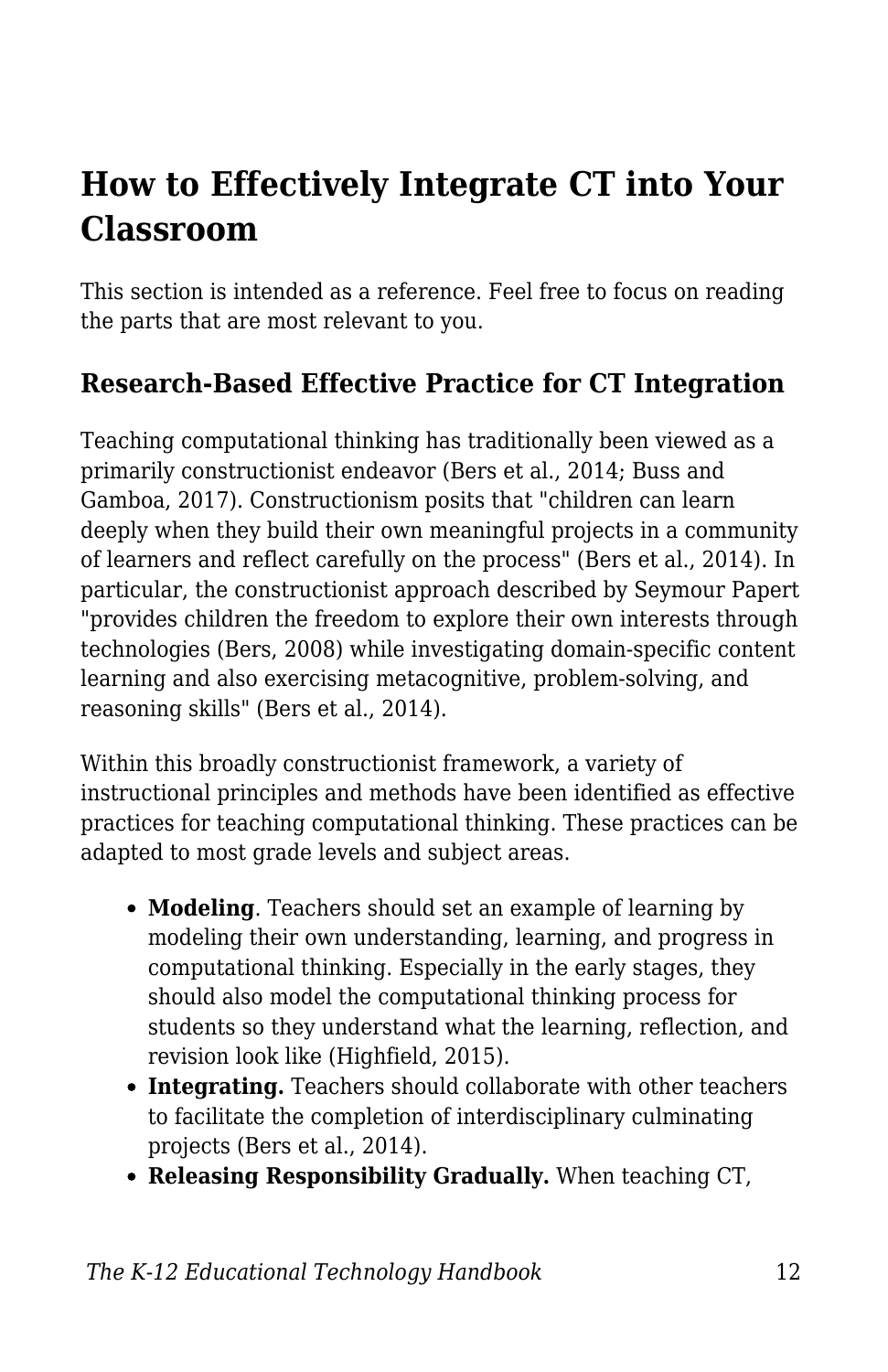educators should start with direct instruction, move to a simple guided activity, then issue an open-ended challenge or problem (Buss and Gamboa, 2017). Teachers should then continue to guide behavior, even while working/playing as a team (Highfield, 2015).

- **Encouraging.** Insofar as possible, teachers should provide "encouragement and problem-solving hints and tips," rather than outright answers (Buss and Gamboa, 2017).
- **Questioning.** Rather than providing answers directly, teachers should ask "probing questions" before, during, and after learning activities (Buss and Gamboa, 2017; See also Highfield, 2015) These questions should encourage students to reflect on their learning and might begin with phrases like the following (Buss and Gamboa, 2017):
	- "What if you were to..."
	- "How would you..."
	- "Have you considered..."
- **Fostering alternative problem-solving.** Teachers should promote alternative ways of modeling a problem (Buss and Gamboa, 2017), such as
	- Drawing out solutions on paper.
	- Discussing alternative solutions as teams.
	- Relating challenges to more familiar circumstances.
- **Using CT vocabulary across the curriculum** (Yadav et al., 2014). This can reinforce students' understanding of the terms and help them see their applicability across the curriculum and in daily life. For example, a teacher might refer to a set of rules or procedures as an "algorithm"; invite students to create an "abstraction" of how they feel; or emphasize that you are practicing "pattern recognition" skills.

## **How and When to Use Technology in CT Education**

Teachers won't be utilizing technology every time they want to teach CT: they may be simply referencing CT vocabulary, helping students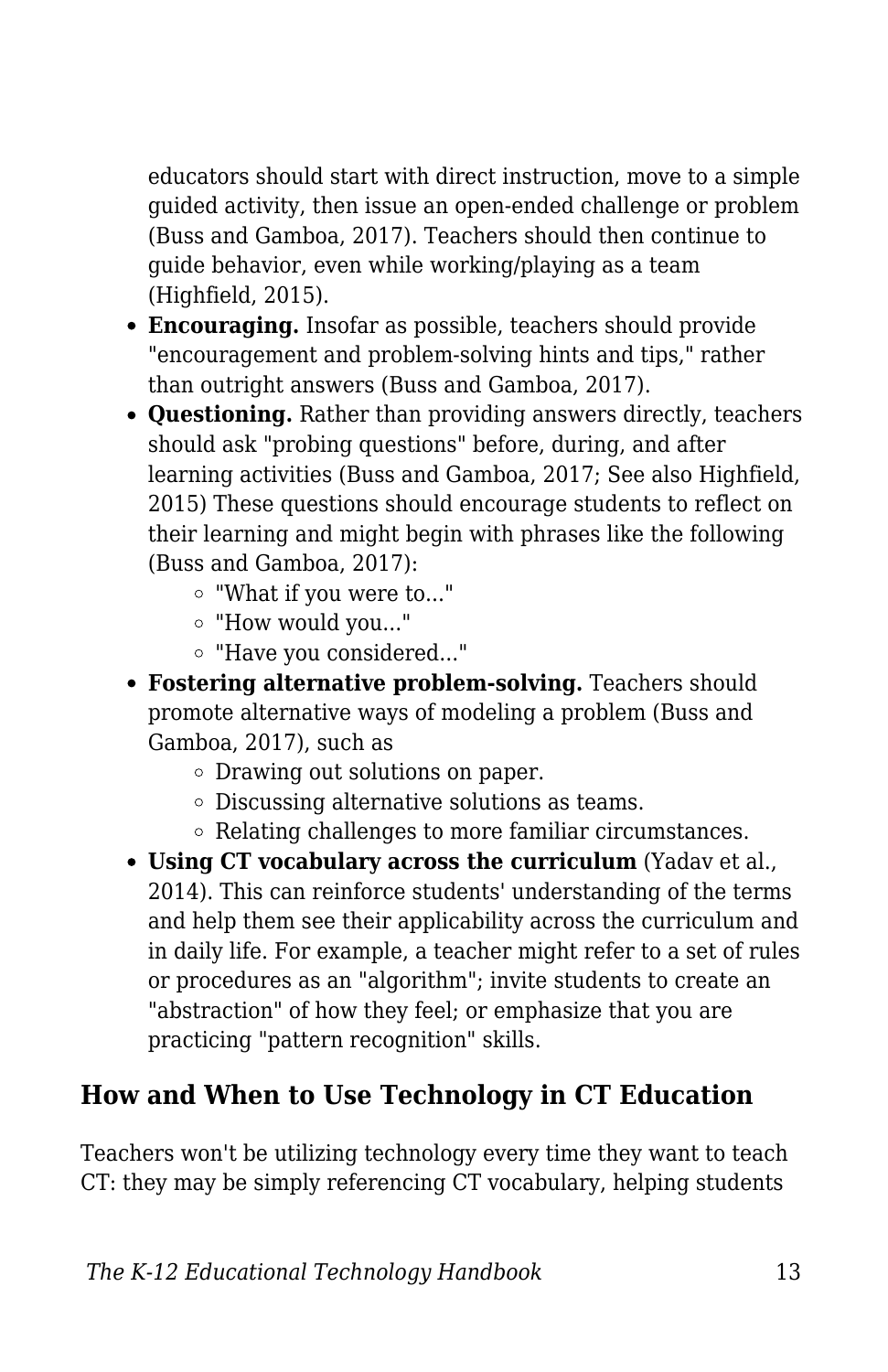learn perseverance, or engaging students in an unplugged coding activity. However, since CT does involve "leverag[ing] the power of technological methods" (ISTE, 2014), a progressive program of CT instruction will inevitably lead to some integration of technological devices.

Just as PIC-RAT can be a valuable heuristic for evaluating classroom technology integration and designing technological learning experiences, it can also help guide educators in making decisions about how and when to use technology in the CT education process. In general, teachers should strive to provide learning experiences that guide students toward the creative and transformative ends of the PIC and RAT spectrums.

For example, an elementary teacher wanting to integrate CT into her curriculum might begin by explaining some key CT concepts to her students, such as decomposition and abstraction. She might then introduce a mathematical word problem that requires the students to break the problem into component parts and filter out unnecessary detail. So far, it has not been necessary to use technology, and most uses (e.g., an online worksheet) would likely have been passive or interactive replacements of traditional practice.

However, as the teacher helps her students to learn additional aspects of math and CT, she may see organic ways to integrate technology in creative and transformative ways. For instance, she may feel that the best way to teach shape properties and algorithm design is to bring some codable robots into the classroom and have the students program them to draw regular polygonal shapes. At first, the students may have some interactive time with the robots, simply so they can learn how they function. Eventually, however, their use will become creative as they design an algorithm to meet the teacher's challenge. Such an experience may transform the learning in several ways, such as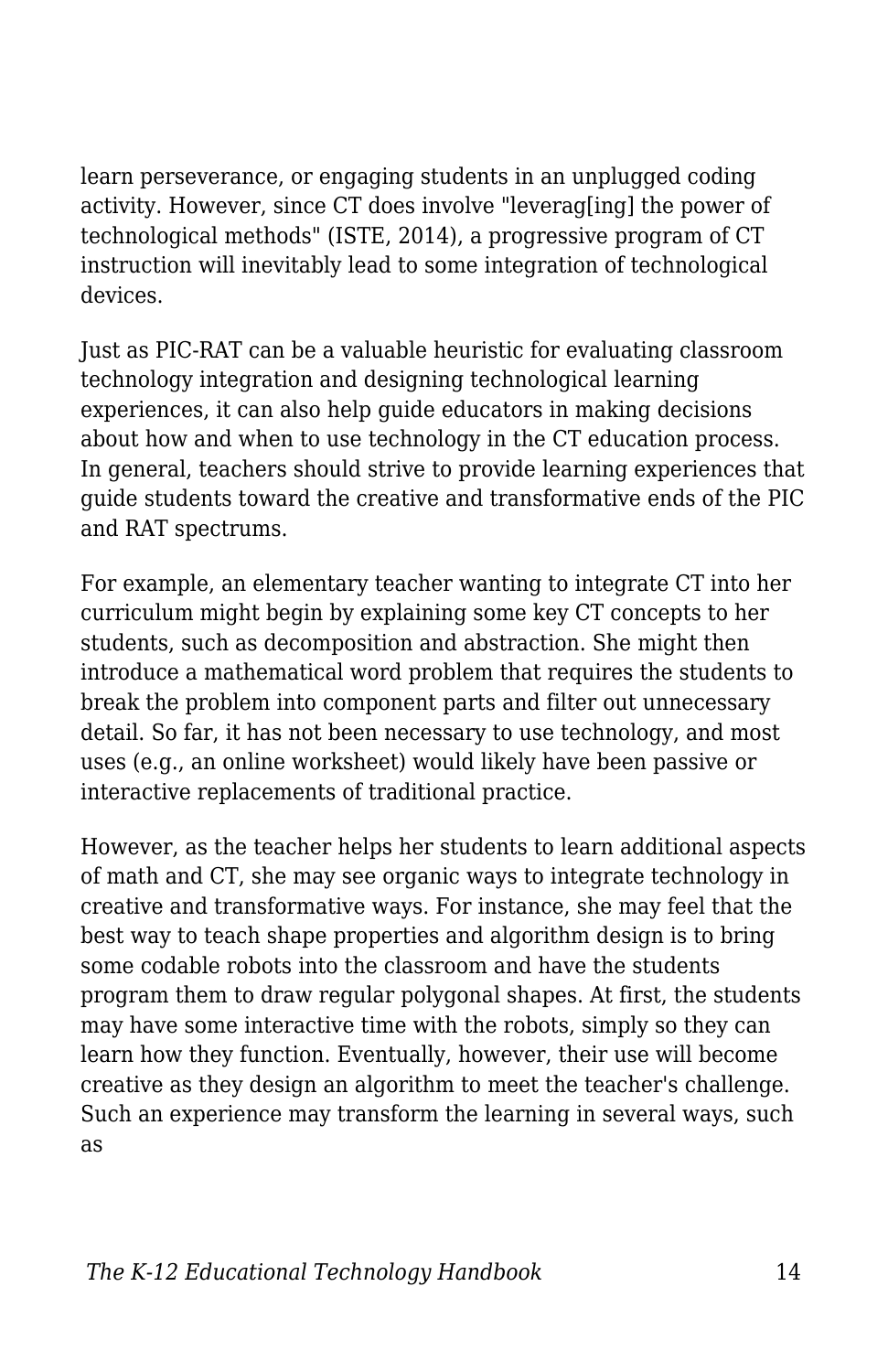- helping the students make connections between math and computer science that they would not have made with mere worksheets;
- deepening the students' perception of the relevance of both math and coding;
- engaging students in content they might otherwise have found routine and boring.

### **CT in Early Childhood and Elementary Education**

In addition to other research-based effective practices, the following ideas, examples and resources may be useful in an early childhood teaching context.

#### **Ideas**

- **Teach CT through Coding.** While learning CT does not require learning code, coding can be a particularly effective vehicle to introduce CT to young students, as it can help students to visualize and experience the concepts in a more concrete way. In particular, using "unplugged" activities and codable robots has been particularly effective for this age group.
	- *Unplugged Activities.* Unplugged activities are activities that teach coding concepts without involving a computer. Students may use a paper and pencil, manipulatives, or even their own bodies to experience coding principles in a deeper way. These activities naturally allow for conversations about and connections with CT skills, attitudes, and approaches.
	- *Codable Robots.* Codable robots can extend the coding and CT experience of young students. Robots provide lots of opportunities to integrate mathematical and engineering concepts into their coding and CT knowledge, and the connections students make can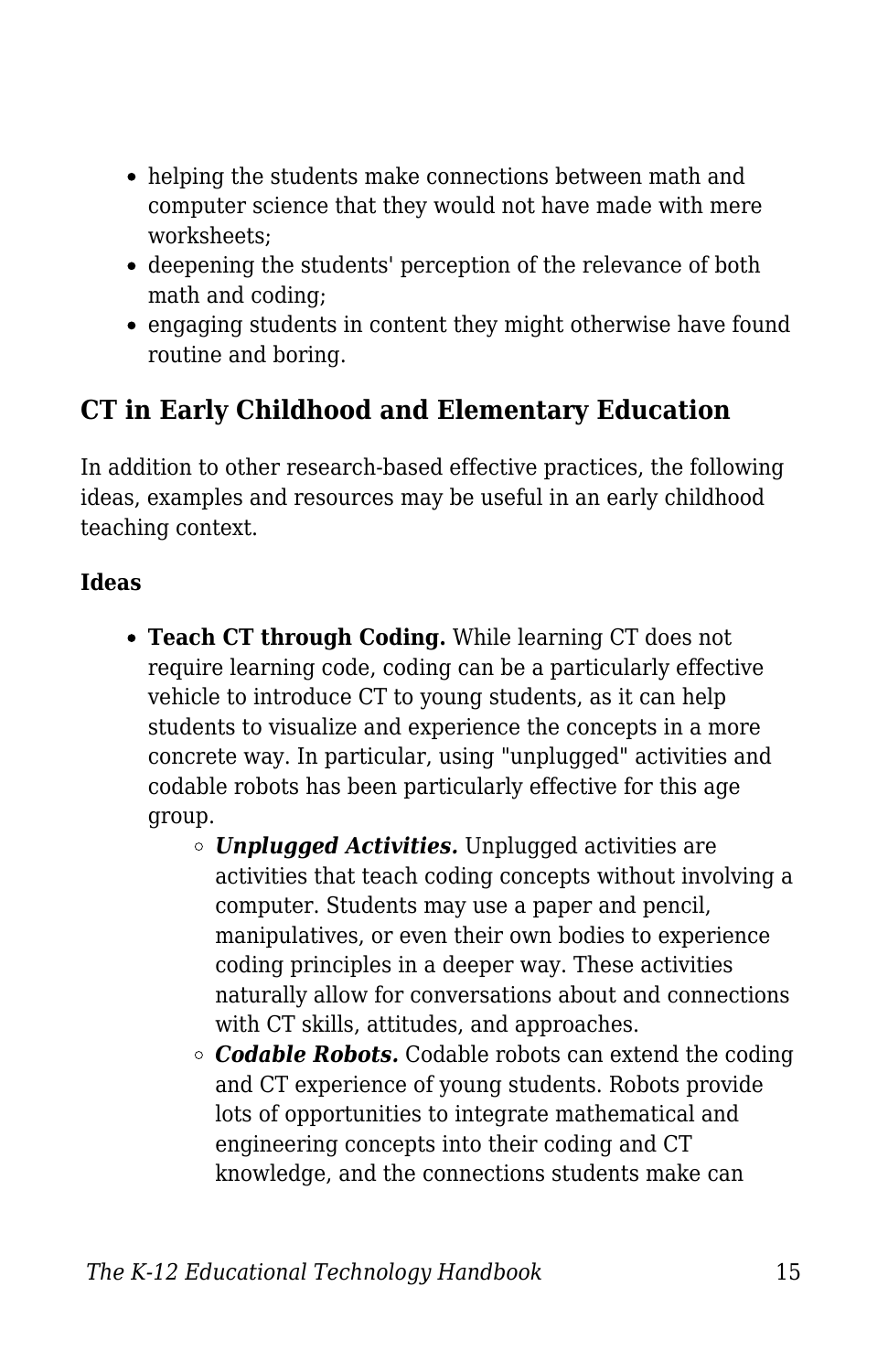actually support their learning in traditional core subjects.

#### **Examples**

- Students learn about algorithms when the teacher explains what they are using the simple example of the routine students follow when they get up and come to school in the morning. Students then write their own algorithms for planting a seed and test it out with real seeds and soil (Randles, 2017).
- A teacher uses Ozobots (small robots programmable with paper and a marker) to teach her students about states of matter, geography, and coding. The ozobot moves across a map and the students must program it to move slower in cold regions and faster in warm regions. They need to practice communication, debugging, and algorithm design in order to make this work (Randles, 2017).
- Students create a math game with engineering toys and test every circuit before moving on to the next activity. If something doesn't work, they "debug" it. Students learn perseverance and communication skills in working together (Berdik, 2015).
- Students stuck in a difficult problem look toward a teacher for help, but the teacher directs them to "use prior knowledge, explore and work through it." Deep learning occurs as the students learn to persevere, collaborate, and rely on the CT process (Berdik, 2015).
- Students and the teacher together create an "algorithm" for the procedure of leaving the classroom.

### **Secondary Education**

In addition to other research-based effective practices, consider the following ideas/examples for teaching CT in your specific subject area.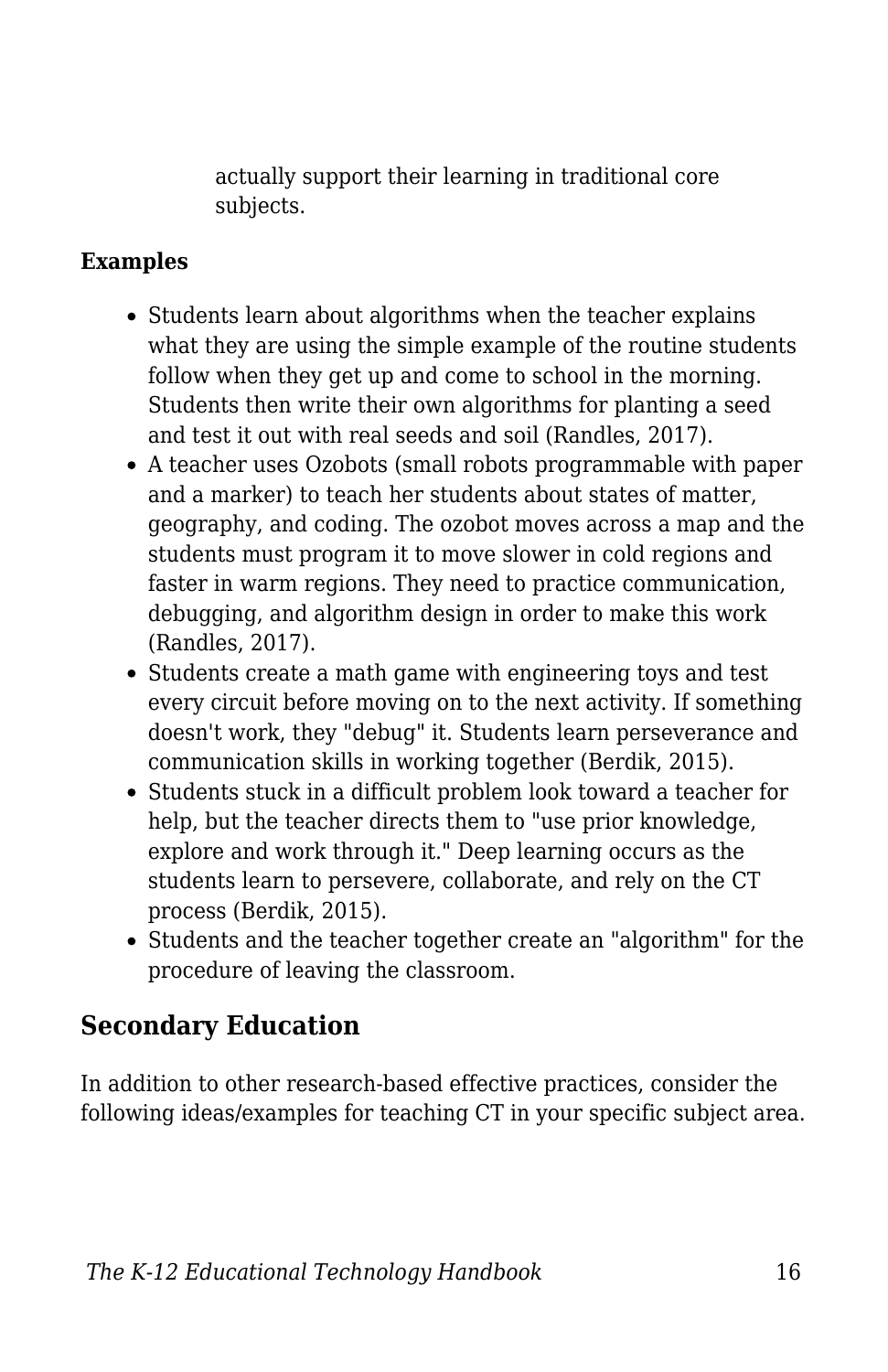#### **Language Arts & Foreign Language**

- Students completing a short story unit are learning literary elements (e.g., plot, point of view, irony, etc.). Their assignment is to write a literary analysis in which they explore how a particular literary element influences a work. They utilize many CT skills throughout this unit, such as
	- Representing plot structure through abstraction (i.e., a plot diagram)
	- Logical organization and analysis of data in order to support their thesis.
	- $\circ$  Communicating and collaborating with others in class discussions
	- Th students also relate these skills to what they are learning in other subject areas (Barr, Harrison, and Conery, 2011).
- Students use logic to put together a jumbled story in correct sequence (Grover, 2018).
- Students identify patterns for different sentence types and rules for grammar (Grover, 2018).
- Students use first-order logic to arrive at conclusion based on given facts (Grover, 2018).
- Student construct social networks to analyze stories (Grover, 2018).
- Students program a story with alternative pathways ("Choose your own adventure") (Grover, 2018).
- Students analyze how algorithms affect dialogue and news feeds in social media (Angevine, 2018).
- Student collaborate to build a story, identify any "bugs" in the story, and fix those bugs to give the story a more logical flow. (Google, n.d.c)

#### **Social Studies**

• Students compare their modern lifestyle with the lifestyles of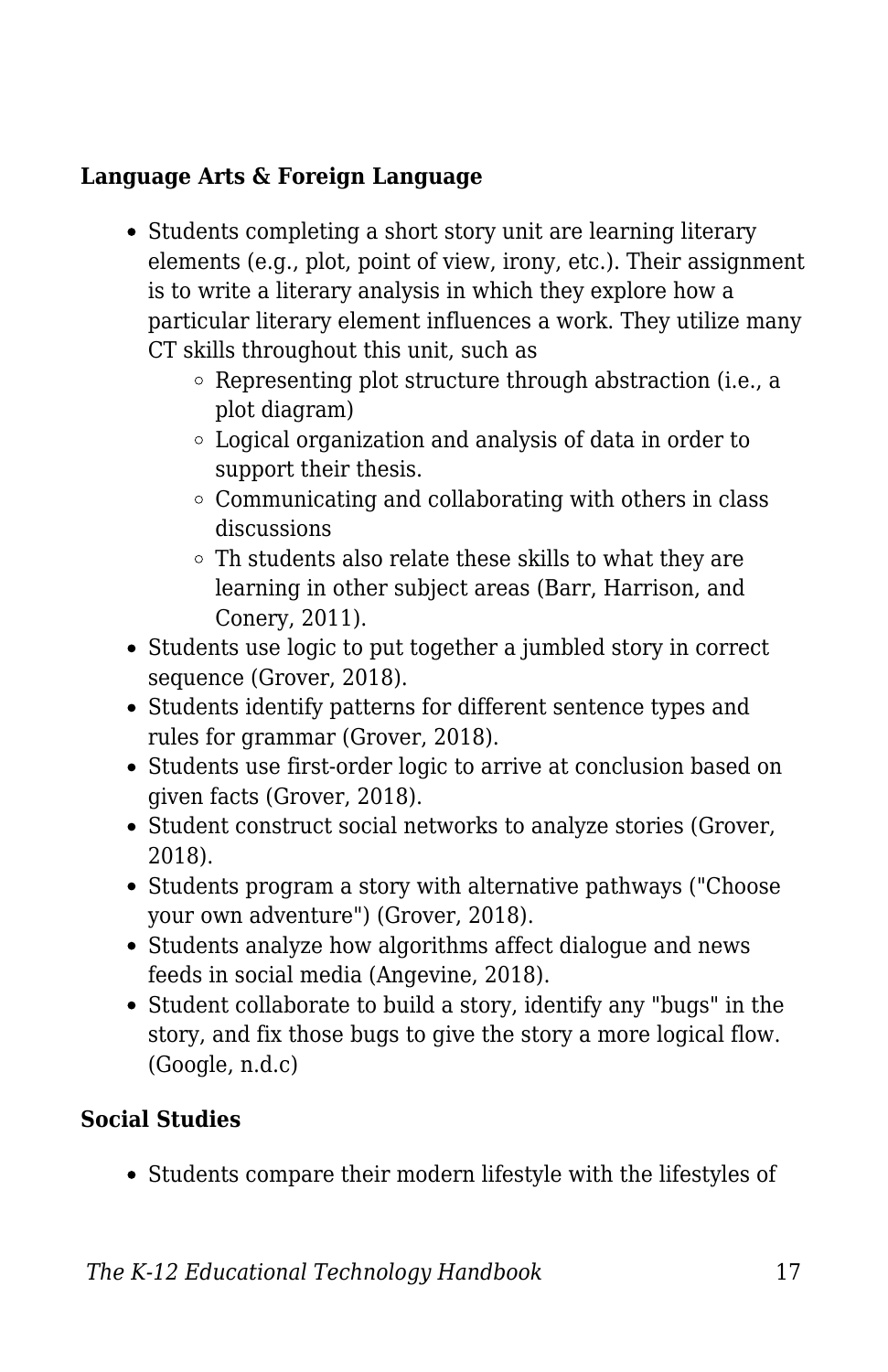children from another era. They simulate the experience of children from the other era by writing about it in a blog. The teacher calls attention to the fact that they are practicing skills relevant to computational thinking, such as organizing and analyzing data logically, and representing data through an abstraction (Barr et al., 2011).

- Students review data and identify patterns and trends in wars and other historical events. The teacher helps the students recognize that they are practicing the CT skill of "pattern recognition." Students also create visualizations of these patterns and trends, and the teacher refers to them as "abstractions" (Grover, 2018).
- Students "create a simulation to study relationships in social science phenomena such as women's education and health." This is an abstraction (Grover, 2018).
- Students create models or "abstractions" for social systems, social networks, or social choice (Grover, 2018).
- Students use primary source data to study patterns of voting rights in the nation (Angevine, 2018).

#### **Engineering**

- Students look at a map of escape routes for the school. They recognize that the map is an "abstraction" and discuss how they could create an algorithm that would define the fastest way out of the school in the event of an emergency (Barr et al., 2011).
- Students compare and contrast the design thinking problem solving process and the computational thinking problem solving process and explore how each method can give them unique insights and solutions for engineering problems. They also discuss how the methods can be melded to provide more complete and better solutions.
- Students use engineering computer software to design structures.
- Students engage in a real-world construction simulation task as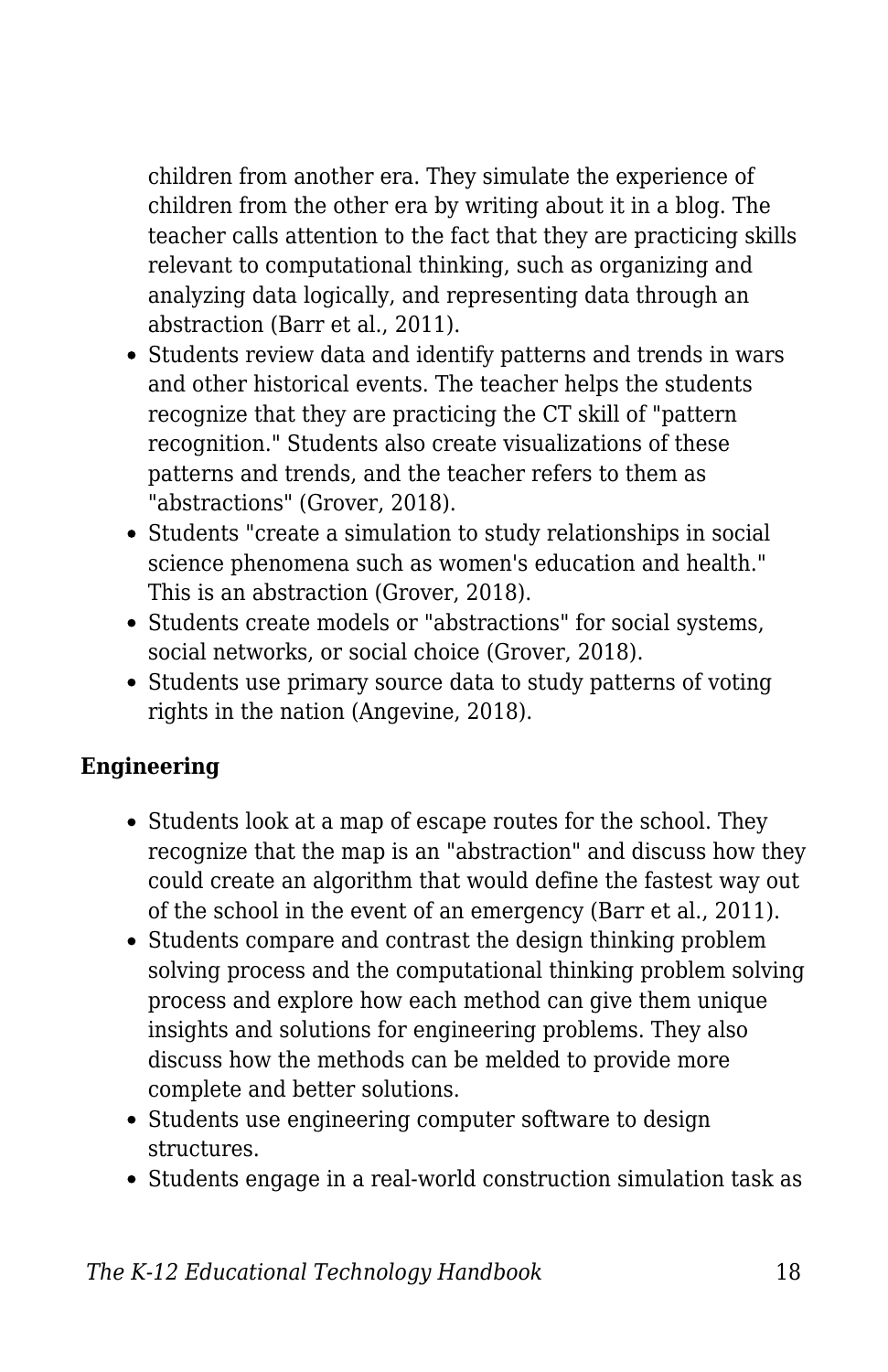teams. They need to practice the skills of abstraction (drawing a design for the project), decomposition (breaking down the tasks that need to be completed). They also utilize CT approaches such as collaborating, creating, and (possibly) tinkering and debugging.

#### **Music**

- Students studying the diatonic scale and the concept of pitch use Scratch (a programming language) to create an "abstraction" of a xylophone. They also develop persistence as they work through a difficult problem (Barr et al., 2011).
- Students use algorithms to study intervals, rhythm, and composition (Angevine, 2018)
- Students explore musical patterns and create algorithms that can write a song (Google, n.d.c)

#### **Mathematics**

- Students model functions in algebra through programs (compare them to functions in programs) (Grover, 2018).
- Students write an algorithm (or precise sequence of steps) on how to do matrix multiplication or how to solve a quadratic equation (Grover, 2018).
- Students use decomposition to solve word problems (Grover, 2018).
- Students express generalizations (as algebraic representations) by identifying patterns (Grover, 2018).
- Students interpret and visualize statistics of an athlete's performance (Angevine, 2018).
- Students use robots to create a program that can draw any regular polygon of any regular size. They also explore how slight variations in the program can create fractal shapes.
- Students use basic patterns to label key points on the unit circle in terms of degrees, and then follows a similar process to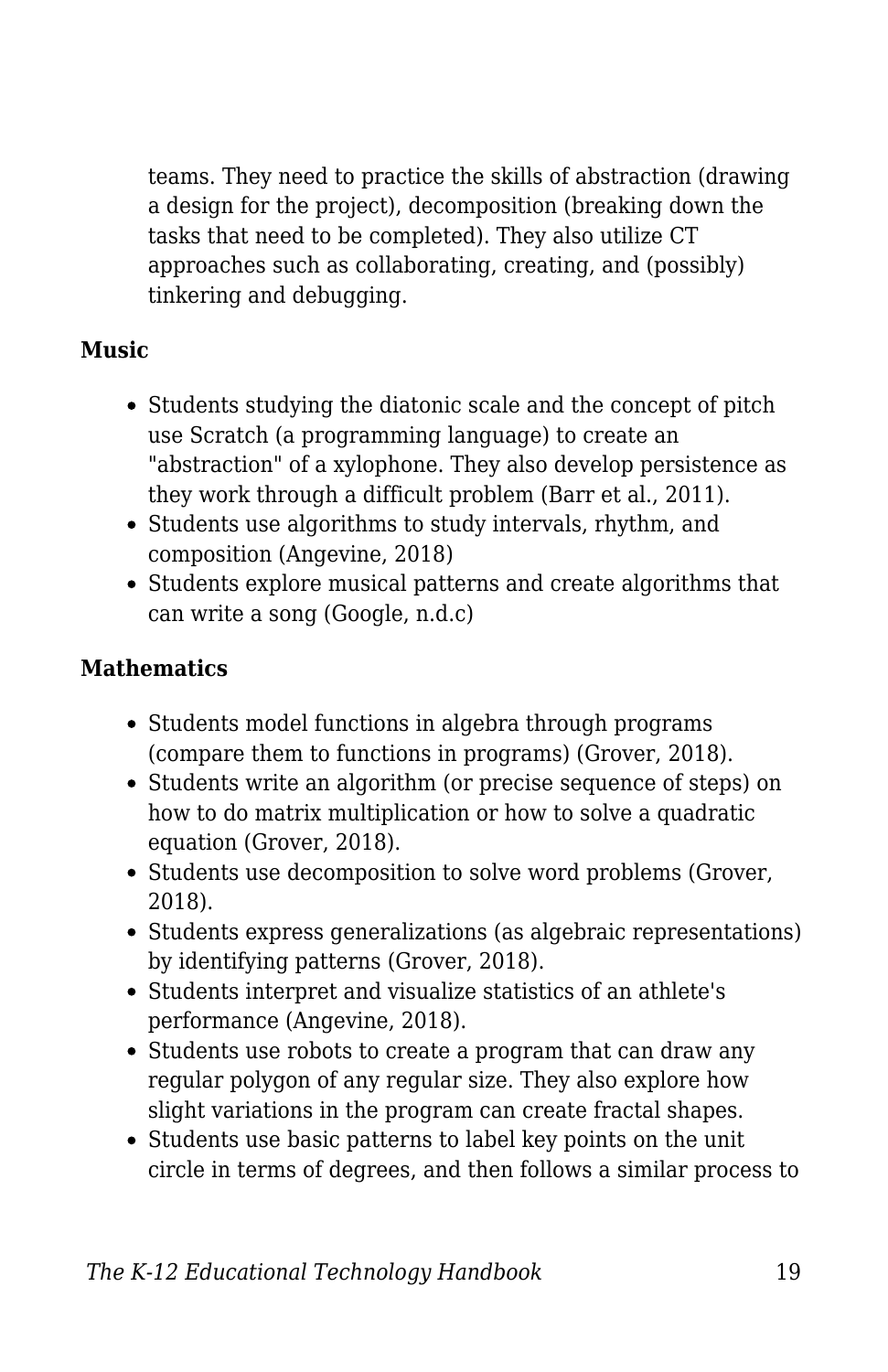relabel these points in terms of radians. Students can then develop an algorithm to convert between degrees and radians based on the patterns they used to count their way around the unit circle. (Google, n.d.c)

• Students use CT concepts to explore the linear association between variables using two sets of data. Students will read data in a spreadsheet and in a graph and identify positive and negative linear association based on the shape of the graph. (Google, n.d.c)

#### **Sciences**

- Do a species classification with explicit "If-Then" logic (younger grades) (Grover, 2018).
- Build a computational model of a physical phenomenon (Grover, 2018).
- Instead of playing with or manipulating pre-developed software simulations of scientific phenomenon, create (program) computational models and simulations to study and interrogate phenomena (Grover, 2018).
- Students use computational models and processes to predict the effects of removing a species from the ecosystem (Angevine, 2018).
- Students create simulations and abstractions that model safe and unsafe roller coaster designs (Angevine, 2018).
- STudents model (i.e., abstract) different scientific laws and phenomena using CT concepts and approaches (Google, n.d.c).

#### **Family and Consumer Science**

- In a child development course, students engage in metacognition about the computational thinking process, and how it can help them to solve problems and make decisions in their own lives.
- In a sewing class, students observe common patterns in certain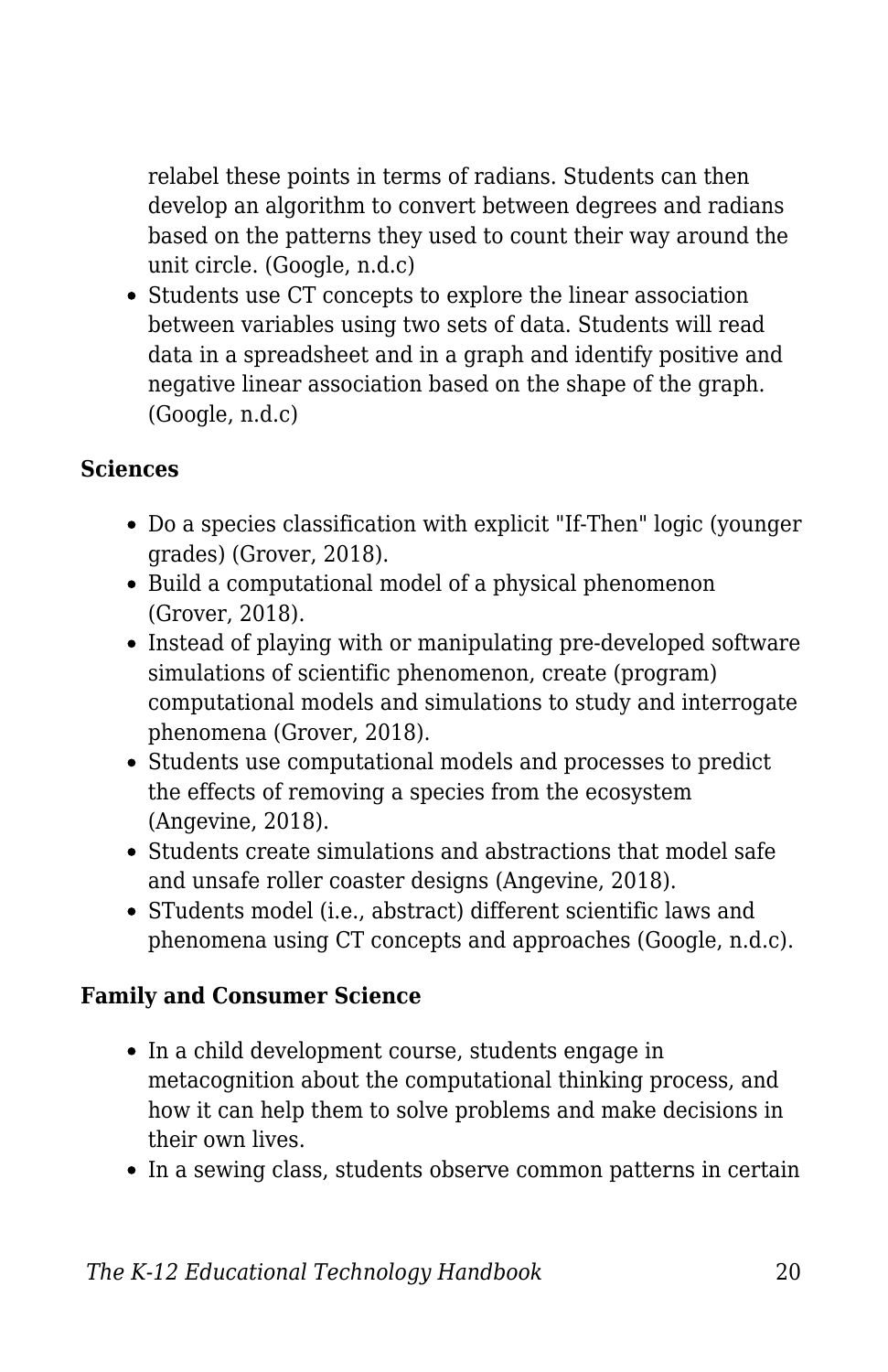types of clothing. Later on, they create a pattern (i.e., an algorithm) for sewing a shirt. They also include diagrams (abstractions) within their pattern instructions.

- In a foods class, students explore and discuss patterns across cake recipes (e.g., classes of ingredients included, order of steps, baking times and temperatures). Students may also create their own cake recipe (algorithm) and test (evaluate) it based on a set of criteria of their choosing.
- In a personal finance class, students use computer software to track their spending over several months. They then use that data to find patterns and create graphs (i.e., abstractions) of spending patterns that can inform their future decisions.

#### **Dance & Physical Education**

- Students learning a variety of dance moves create their own dance (algorithm) by stringing them together.
- Students in P.E. learn about the wide variety of computational resources (e.g., apps, wearables) that can help them monitor and improve their physical wellbeing and personal health habits. They use data they collect from some of these sources to create reports (abstractions) to help them make decisions about what habits they will seek to develop.

## **CT Learning and Lesson Planning Resources Resources**

The following table provides a number of resources for learning more about computational thinking and planning lessons that integrate its components.

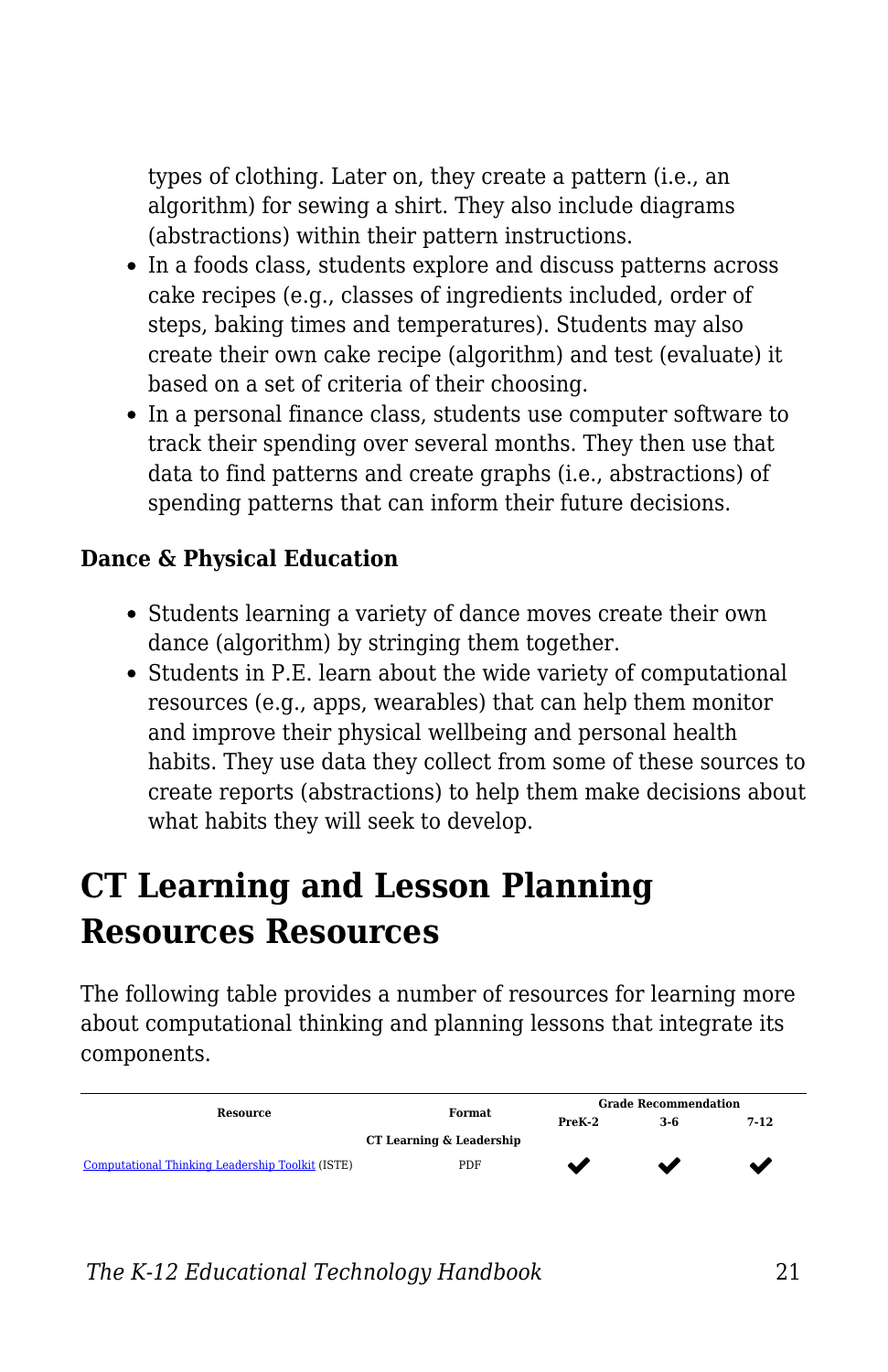| Resource                                                                                                          | Format                                              | <b>Grade Recommendation</b> |       |          |
|-------------------------------------------------------------------------------------------------------------------|-----------------------------------------------------|-----------------------------|-------|----------|
|                                                                                                                   |                                                     | PreK-2                      | $3-6$ | $7 - 12$ |
| Digital Promise's 10 CT-related micro-credentials                                                                 | Web                                                 |                             |       |          |
| BYU's Understanding Computational Thinking and<br>Teaching Computational Thinking badges                          | Web                                                 |                             |       |          |
| <b>Google for Education - Computational Thinking for</b><br>Educators free online course.                         | E- Course                                           |                             |       |          |
|                                                                                                                   | <b>Integration Activities Across the Curriculum</b> |                             |       |          |
| <b>CAS Barefoot's Computational Thinking page</b>                                                                 | Web                                                 |                             |       |          |
| Google for Education - Exploring Computational Thinking:<br><b>CT Materials</b>                                   | Web                                                 |                             |       |          |
| Wonder Workshop's Code to Learn Lesson Library                                                                    | Web                                                 |                             |       |          |
| Computational Thinking Teacher Resources, 2nd Edition<br>(ISTE)                                                   | PDF                                                 |                             |       |          |
| CT Vocabulary and Progression Chart (ISTE)                                                                        | PDF                                                 |                             |       |          |
| <b>Understanding Developmentally-Appropriate Integration</b>                                                      |                                                     |                             |       |          |
| NAEYC's Technology & Media website                                                                                | Web                                                 |                             |       |          |
| <b>Fred Rogers Center Website</b>                                                                                 | Web                                                 |                             |       |          |
| <b>Erikson Institute</b>                                                                                          | Web                                                 |                             |       |          |
|                                                                                                                   | <b>Unplugged Activities</b>                         |                             |       |          |
| Code.org's CS Fundamentals Unplugged                                                                              | Web                                                 |                             |       |          |
| <b>CS Unplugged</b>                                                                                               | Web                                                 |                             |       |          |
|                                                                                                                   | <b>Robotic Coding Activities</b>                    |                             |       |          |
| Coding as a Playground: Programming and Computational<br>Thinking in the Early Childhood Classroom by Marina Bers | Book                                                |                             |       |          |
| Robotics for Young Children: STEM Activities and Simple<br>Coding by An Gadzikowski                               | <b>Book</b>                                         |                             |       |          |
| <b>Ozobot Lesson Library</b>                                                                                      | Web                                                 |                             |       |          |
| CAS Barefoot's Bee-bot Activity Guide                                                                             | PDF                                                 |                             |       |          |
| Wonder Workshop's Learn to Code Curriculum                                                                        | Web                                                 |                             |       |          |
| Ontario Math curriculum, Grades 1-8 Sphero Lesson Plans                                                           | PDF                                                 |                             |       |          |
|                                                                                                                   | <b>Block-Based Coding Activities &amp; Tools</b>    |                             |       |          |
| Code.org's Pre-Reader Express Course and courses A-F                                                              | Web Games                                           |                             |       |          |
| BootUp Curriculum for Scratch and Scratch Jr.                                                                     | Web                                                 |                             |       |          |
| Scratch                                                                                                           | Web Tool                                            |                             |       |          |
| <b>Kodable</b>                                                                                                    | Web Games                                           |                             |       |          |

## **Conclusion**

Computational thinking is a method of solving problems that is both widely applicable throughout the K-12 curriculum and increasingly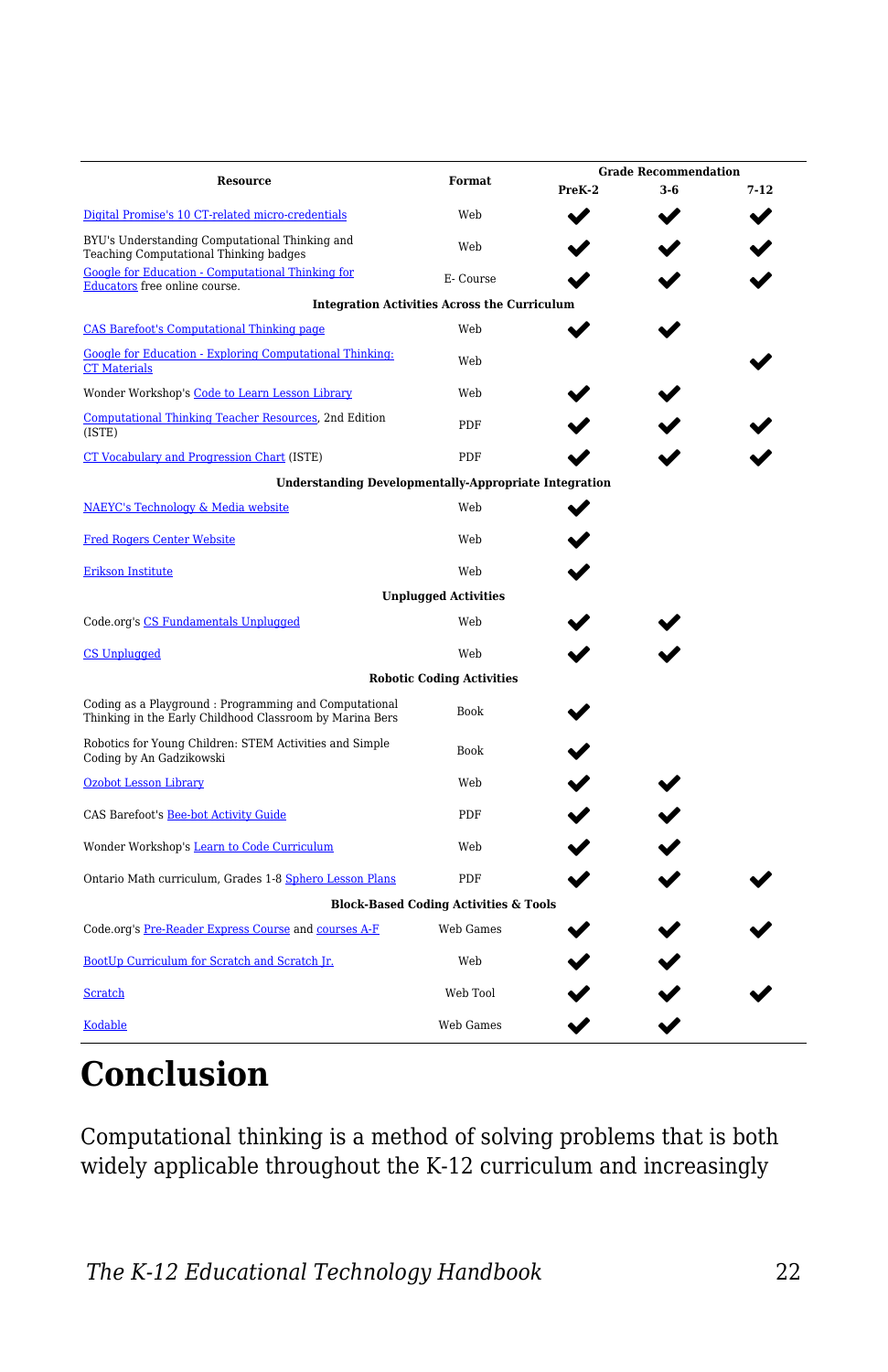relevant in the 21st Century. Integrating CT into traditional core and elective subject areas can help students to make important crosscurricular connections, improve their academic performance, and develop important skills for creating solutions in the wide variety of vocations in which they will one day engage. As the popularity and relevance of CT becomes more apparent, many countries, states, and institutions are adopting it into their curriculum, so teachers should be aware of how this affects them, how it may affect them in the future, and the variety of resources they can access as needed. They are also encouraged to become as familiar as they can with CT skills, attitudes, and approaches, and to develop these competencies in their personal and professional lives.

## **References**

Angevine, C. (2018, February 22). Advancing computational thinking across K-12 education. Retrieved from [https://edtechbooks.org/-YY](http://www.gettingsmart.com/2018/02/advancing-computational-thinking-across-k-12-education/)

Barr, D., Harrison, J., & Conery, L. (2011). Computational thinking: A digital age skill for everyone. Learning & Leading with Technology, 38(6), 20-23. Retrieved from [https://edtechbooks.org/-HQ](https://files.eric.ed.gov/fulltext/EJ918910.pdf)

Berdik, C. (2015, November 23). How one school district works computational thinking into every grade and class. Retrieved from [https://edtechbooks.org/-Cj](http://hechingerreport.org/how-one-school-district-works-computational-thinking-into-every-grade-and-class/)

Bers, M.U. (2008). Blocks to robots: Learning with technology in the early childhood classroom. New York, NY: Teachers College Press.

Bers, M.U., Seddighin, S., & Sullivan, A. (2013). Ready for robotics: Bringing together the T and E of STEM in early childhood teacher education. Journal of Technology and Teacher Education, 21(3), 355-377.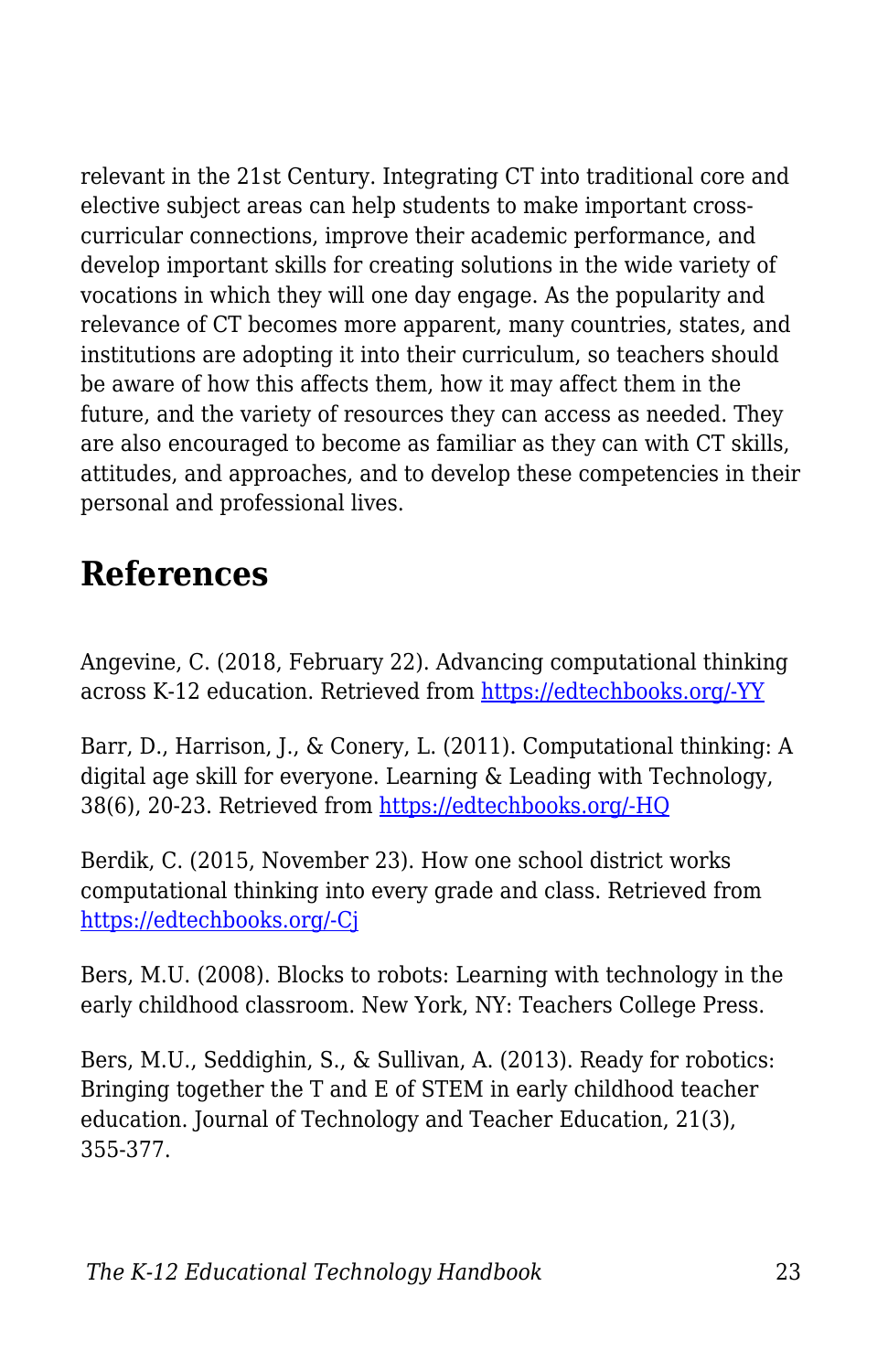Bers, M.U., Flannery, L., Kazakoff, E. R., & Sullivan, A. (2014). Computational thinking and tinkering?: Exploration of an early childhood robotics curriculum. Computers & Education, 72, 145-157. [https://edtechbooks.org/-HN](https://doi.org/10.1016/j.compedu.2013.10.020).

Bureau of Labor Statistics (2018). Occupational outlook handbook. Retrieved from [https://edtechbooks.org/-yr](https://www.bls.gov/ooh/computer-and-information-technology/home.htm)

Buss, A., & Gamboa, R. (2017). Teacher transformations in developing computational thinking: Gaming and robotics use in after-school settings. In P.J. Rich & C.B. Hodges (Eds.), Emerging research, practice, and policy on computational thinking (pp. 189-203). Cham, Switzerland: Springer. Retrieved from [https://edtechbooks.org/-UN](http://sci-hub.cc/downloads/1d8d/10.1007@978-3-319-52691-1.pdf)

CAS Barefoot (2014). Computational thinking. Retrieved from [https://edtechbooks.org/-Wy.](https://barefootcas.org.uk/barefoot-primary-computing-resources/concepts/computational-thinking/)

CNN Wire. (2017, September 25). President Trump announces yearly investment of \$200M for STEM expansion. Retrieved from Fox News: [https://edtechbooks.org/-tB](http://fox59.com/2017/09/25/president-trump-makes-jobs-announcement/)

EdSurge. (2016). Computer science for all. Retrieved from [https://www.edsurge.com/research/special-reports/state-of-edtech-201](https://www.edsurge.com/research/special-reports/state-of-edtech-2016/k12_edtech_trends/computer_science) 6/k12 edtech trends/computer science

Google (n.d.a). Exploring computational thinking? Retrieved from [https://edtechbooks.org/-PU](https://edu.google.com/resources/programs/exploring-computational-thinking/)

Google (n.d.b). What is computational thinking? Retrieved from [https://edtechbooks.org/-gU](https://computationalthinkingcourse.withgoogle.com/unit?lesson=8&unit=1)

Google (n.d.c). CT materials. Retrieved from [https://edtechbooks.org/-tP](https://edu.google.com/resources/programs/exploring-computational-thinking/#!ct-materials)

Grover, S. (2018, March 13). The 5th 'C' of 21st century skills? Try computational thinking (not coding. Retrieved from EdSurge News: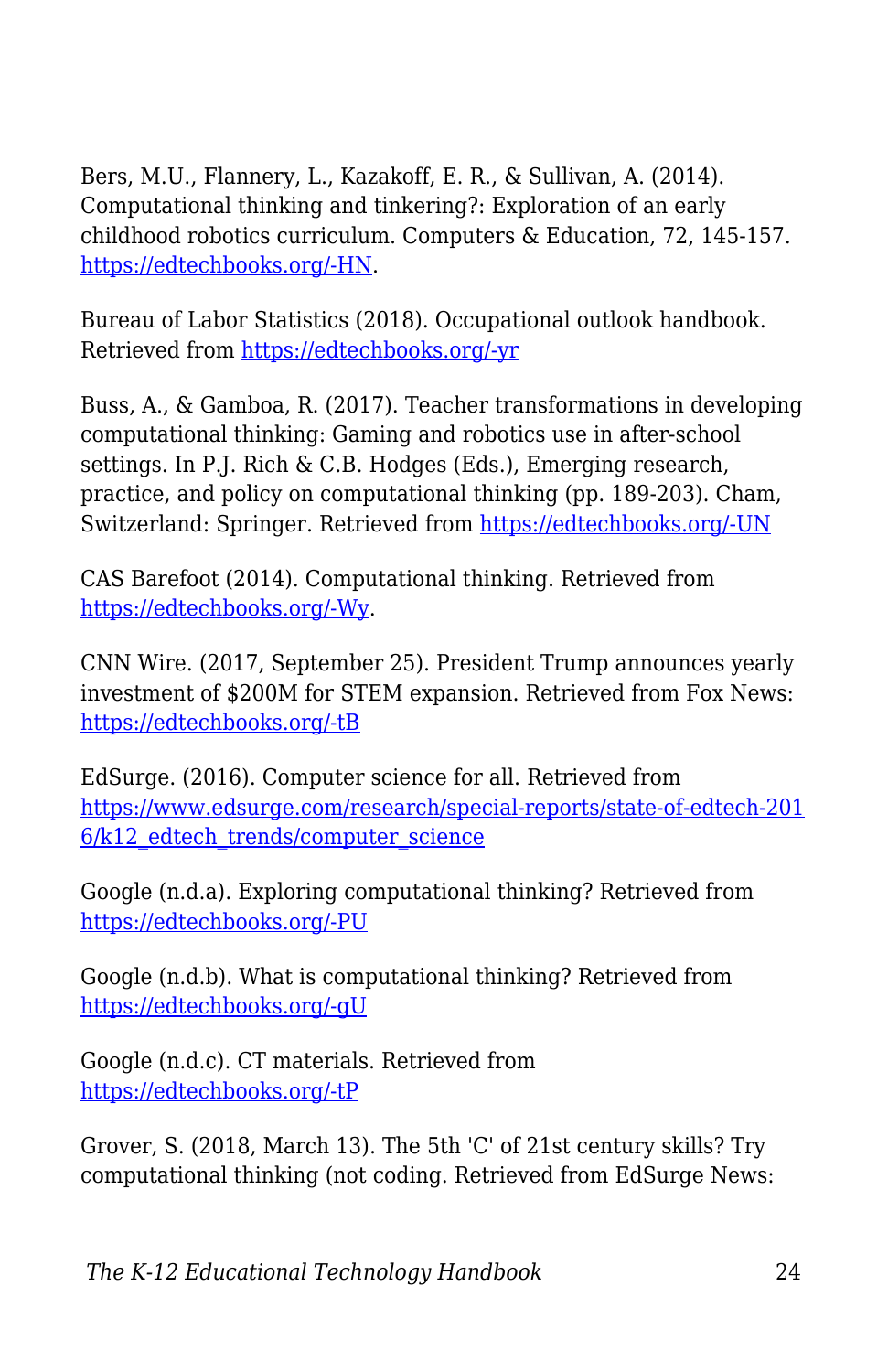#### [https://edtechbooks.org/-Pz](https://www.edsurge.com/news/2018-02-25-the-5th-c-of-21st-century-skills-try-computational-thinking-not-coding)

Hartigan, M. (2013, August 27). 10 everyday objects that can be programmed to run code. Retrieved from [https://edtechbooks.org/-cK](https://www.fastcompany.com/3016427/10-everyday-objects-that-can-be-programmed-to-run-code)

Highfield, K. (2015). Stepping into STEM with young children: Simple robotics and programming as catalysts for early learning. In C. Donohue (Ed.), Technology and digital media in the early years: Tools for teaching and learning (pp. 150-161). New York, NY: Routledge.

ISTE (2014, September 11). Computational thinking for all. Retrieved from [https://edtechbooks.org/-yE](https://www.iste.org/explore/articledetail?articleid=152) ISTE. (n.d.). Standards for students. Retrieved from [https://edtechbooks.org/-XB](https://www.iste.org/standards/for-students).

ISTE, & CSTA. (2011). Operational definition of computational thinking for K-12 education. Retrieved from [https://edtechbooks.org/-cV](http://www.iste.org/docs/ct-documents/computational-thinking-operational-definition-flyer.pdf)

NAEYC, & Fred Rogers Center for early Learning and Children's Media. (2012). Technology and interactive media as tools in early childhood programs serving children from birth through age 8. Retrieved from [https://edtechbooks.org/-zJ](https://www.naeyc.org/sites/default/files/globally-shared/downloads/PDFs/resources/topics/PS_technology_WEB.pdf)

Partovi, H. (2017). Should computer science be a mandatory class in U.S. high schools? Retrieved from [https://www.quora.com/Should-Computer-Science-be-a-mandatory-par](https://www.quora.com/Should-Computer-Science-be-a-mandatory-part-of-a-high-school-curriculum/answer/Hadi-Partovi) [t-of-a-high-school-curriculum/answer/Hadi-Partovi](https://www.quora.com/Should-Computer-Science-be-a-mandatory-part-of-a-high-school-curriculum/answer/Hadi-Partovi)

Randles, J. (2017, January 27). 3 easy lessons that teach coding and computational thinking. Retrieved from [https://edtechbooks.org/-Lc](https://www.iste.org/explore/articleDetail?articleid=894&category=In-the-classroom&article=)

Rich, P. J., Jones, B., Belikov, O., Yoshikawa, E., & Perkins, M. (2017). Computing and engineering in elementary school: The effect of yearlong training on elementary teacher self-efficacy and beliefs about teaching computing and engineering. International Journal of Computer Science Education in Schools, 1 (1), 1-20.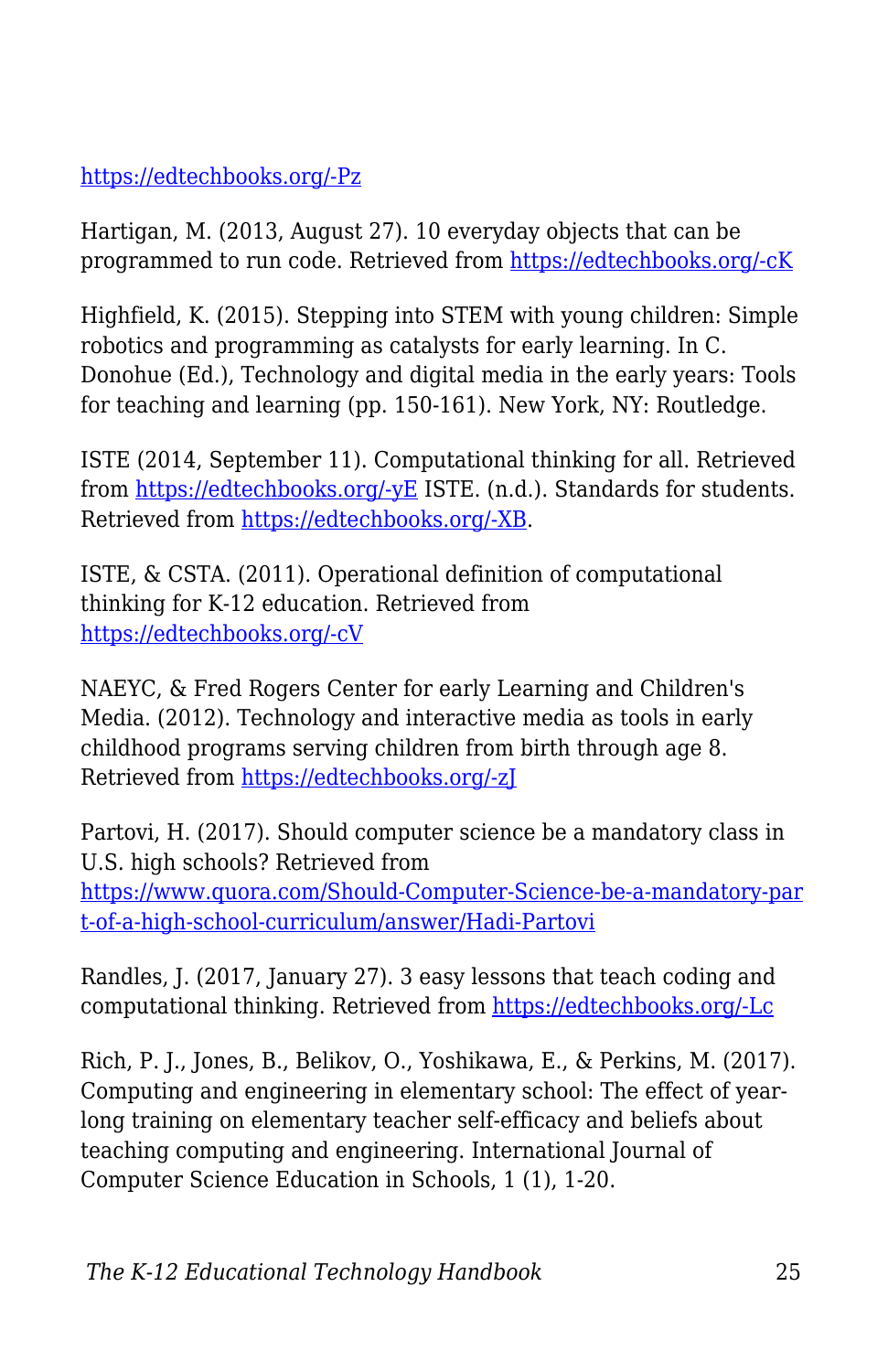Romm, T. (2017, September 26). Amazon, Facebook and others in tech will commit \$300 million to the White House's new computer science push. Retrieved from [https://edtechbooks.org/-Uu](https://www.recode.net/2017/9/26/16364662/amazon-facebook-google-tech-300-million-donald-trump-ivanka-computer-science)

Schön, D. A. (1987). Educating the reflective practitioner: Toward a new design for teaching and learning in the professions. Ann Arbor, MI: Wiley.

Sheldon, E. (2017) Computational thinking across the curriculum. Retrieved from [https://edtechbooks.org/-Qt](https://www.edutopia.org/blog/computational-thinking-across-the-curriculum-eli-sheldon)

Sullivan, A., & Bers, M.U. (2016). Robotics in the early childhood classroom: Learning outcomes from an 8-week robotics curriculum in pre-kindergarten through second grade. International Journal of Technology and Design Education, 26(1), 3-20. [https://edtechbooks.org/-LK](https://doi.org/10.1007/s10798-015-9304-5)

Ventura, M., Lai, E., & DiCerbo, K. (2017). Skills for today: What we know about teaching and assessing critical thinking [White paper]. Retrieved March 29, 2018, from Partnership for 21st Century Learning: [https://edtechbooks.org/-hH](http://www.p21.org/storage/documents/Skills_For_Today_Series-Pearson/White_Paper_-_P21_-_Skills_for_Today-What_We_Know_about_Teaching_and_Assessing_Critical_Thinking_v5.pdf)

Wing, J. M. (2006). Computational thinking. Communications of the ACM, 49(3), 33-35. [https://edtechbooks.org/-jB](https://doi.org/10.1145/1118178.1118215)

Wolfram, S. (2017, June 16). How to teach computational thinking. Retrieved from [https://edtechbooks.org/-jZ](https://www.wired.com/2016/09/how-to-teach-computational-thinking/)

Yadav, A., Mayfield, C., Zhou, N., Hambrusch, S., & Korb, J. T. (2014). Computational thinking in elementary and secondary teacher education. ACM Transactions on Computing Education (TOCE), 14(1), 5.

Yadav, A., Hong, H., & Stephenson, C. (2016). Computational thinking for all: Pedagogical approaches to embedding 21st century problem solving in K-12 classrooms. TechTrends, 60(6), 565-568.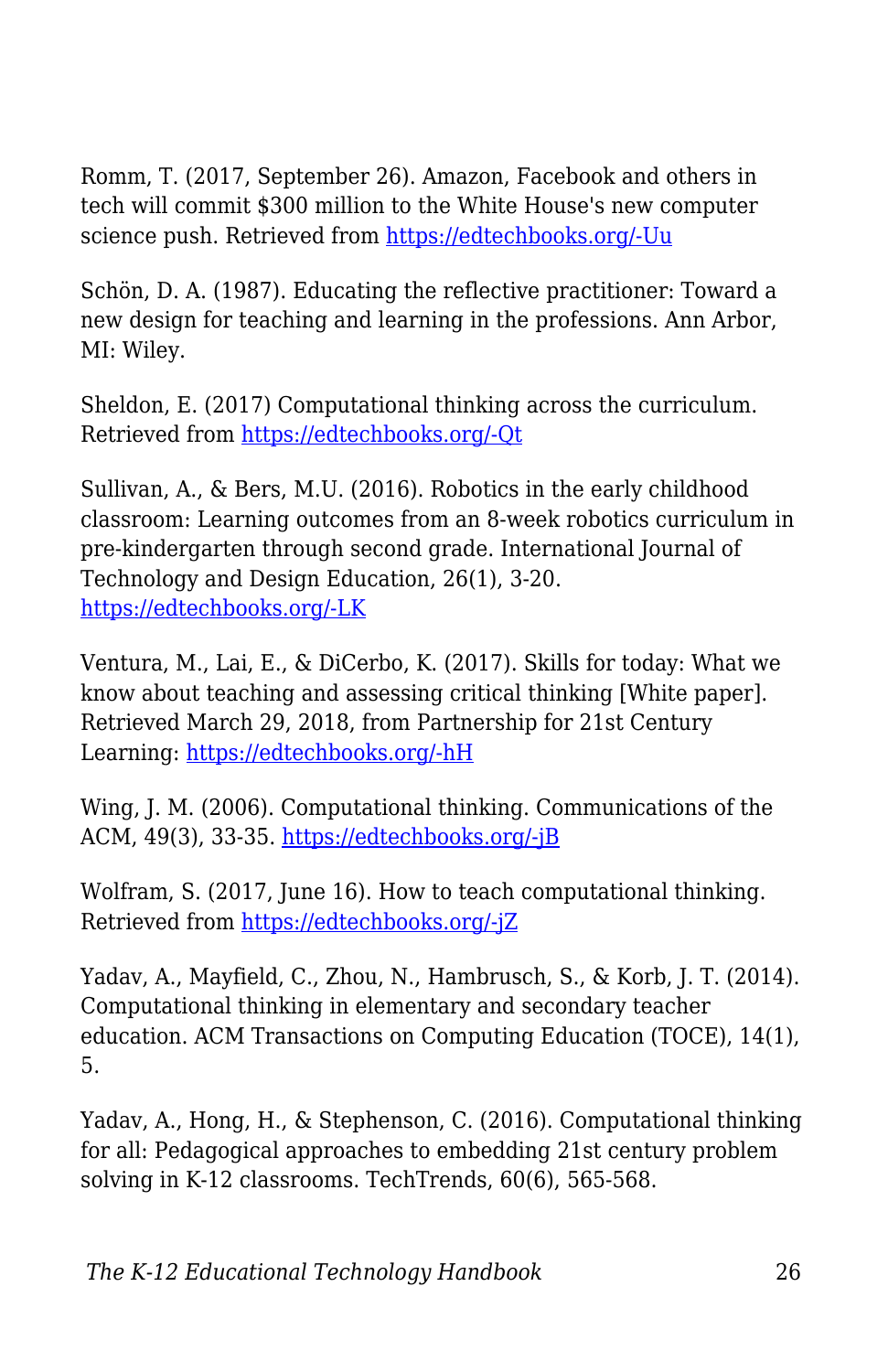#### [https://edtechbooks.org/-vq](https://doi.org/10.1007/s11528-016-0087-7)

Yadav, A., Stephenson, C., & Hong, H. (2017). Computational thinking for teacher education. Communications of the ACM, 60(4), 55-62. [https://edtechbooks.org/-TN](https://doi.org/10.1145/2994591)



Hunsaker, E. (2020). Computational Thinking. In A. Ottenbreit-Leftwich & R. Kimmons (Eds.), *The K-12 Educational Technology Handbook*. EdTech Books. Retrieved from https://edtechbooks.org/k12handbook/computational\_thi nking



**[CC BY:](https://creativecommons.org/licenses/by/4.0)** This work is released under a CC BY license, which means that you